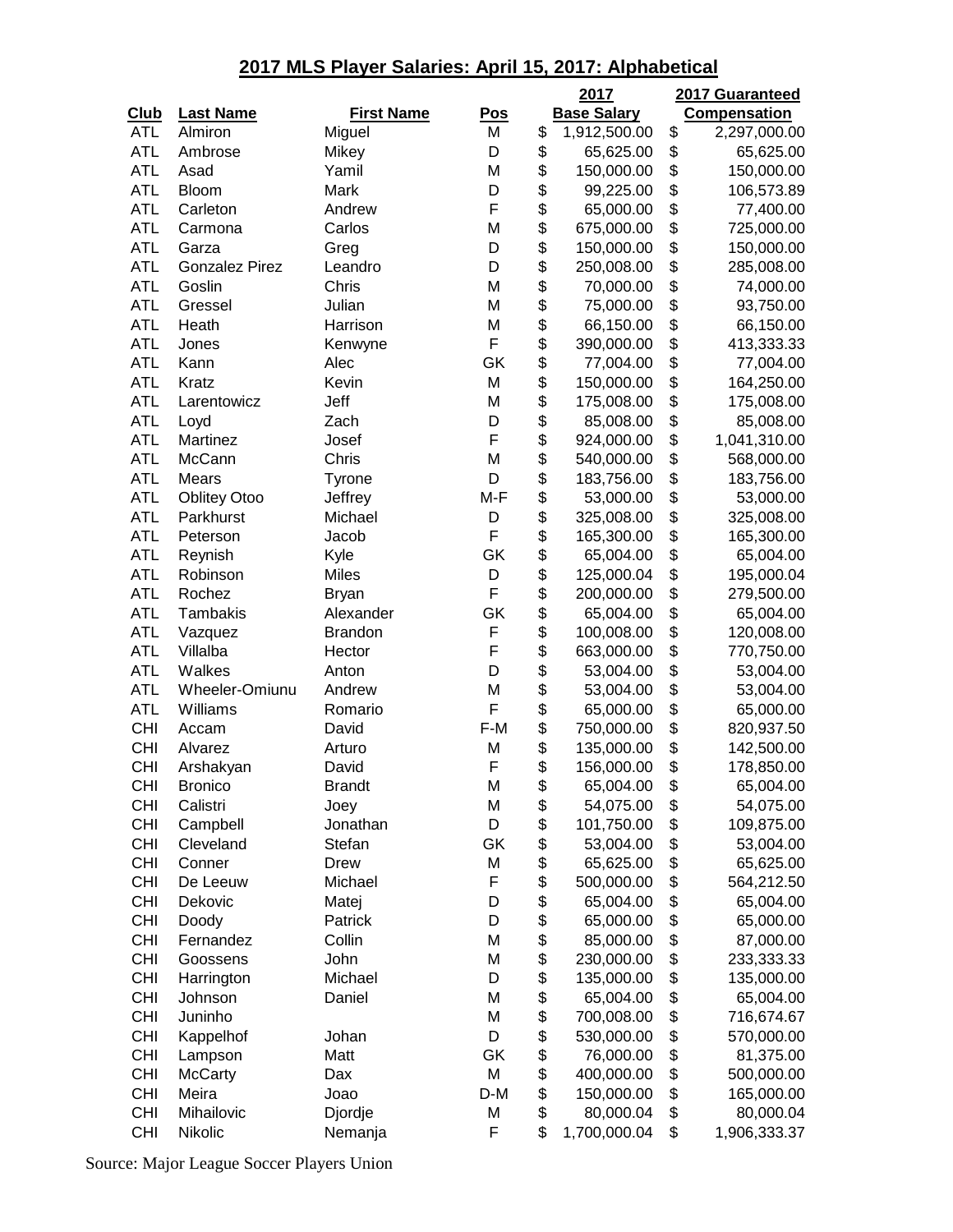|             |                  |                   |            | 2017               | 2017 Guaranteed     |
|-------------|------------------|-------------------|------------|--------------------|---------------------|
| <b>Club</b> | <b>Last Name</b> | <b>First Name</b> | <u>Pos</u> | <b>Base Salary</b> | <b>Compensation</b> |
| <b>CHI</b>  | Polster          | Matt              | M          | \$<br>99,900.00    | \$<br>114,900.00    |
| <b>CHI</b>  | Rodrigo Bava     | Jorge             | GK         | \$<br>240,000.00   | \$<br>267,133.34    |
| <b>CHI</b>  | Schweinsteiger   | <b>Bastian</b>    | M          | \$<br>5,400,000.00 | \$<br>5,400,000.00  |
| <b>CHI</b>  | Solignac         | Luis              | F          | \$<br>274,999.92   | \$<br>328,312.42    |
| <b>CHI</b>  | Vincent          | <b>Brandon</b>    | D          | \$<br>96,250.00    | \$<br>118,125.00    |
| <b>CLB</b>  | Abu              | Mohammed          | M          | \$<br>165,000.00   | \$<br>171,250.00    |
| <b>CLB</b>  | Abubakar         | Alhassan "Lalas"  | D          | \$<br>65,000.04    | \$<br>72,500.04     |
| <b>CLB</b>  | Afful            | Harrison          | D          | \$<br>280,000.00   | \$<br>296,666.67    |
| <b>CLB</b>  | Crognale         | Alex              | D          | \$<br>84,996.00    | \$<br>84,996.00     |
| <b>CLB</b>  | De Lima Junior   | Artur             | M          | \$<br>80,004.00    | \$<br>99,879.00     |
| <b>CLB</b>  | Duka             | Dilly             | M          | \$<br>175,000.00   | \$<br>175,000.00    |
| <b>CLB</b>  | Finlay           | Ethan             | M          | \$<br>290,000.00   | \$<br>290,000.00    |
| <b>CLB</b>  | Francis          | Waylon            | D          | \$<br>227,500.00   | \$<br>251,875.00    |
| <b>CLB</b>  | Hansen           | Nikolaj           | F          | \$<br>65,000.04    | \$<br>72,500.04     |
| <b>CLB</b>  | Higuain          | Federico          | M          | \$<br>1,050,000.00 | \$<br>1,050,000.00  |
| <b>CLB</b>  | Hollingsworth    | Marshall          | M          | \$<br>54,075.00    | \$<br>54,075.00     |
| <b>CLB</b>  | Jahn             | Adam              | F          | \$<br>92,500.00    | \$<br>92,500.00     |
| <b>CLB</b>  | Jimenez          | Hector            | M          | \$<br>150,000.00   | \$<br>150,000.00    |
| <b>CLB</b>  | Kamara           | Ola               | F          | \$<br>450,000.00   | \$<br>482,500.00    |
| <b>CLB</b>  | Ketterer         | Logan             | GK         | \$<br>53,004.00    | \$<br>53,004.00     |
| <b>CLB</b>  | Maloney          | Connor            | D          | \$<br>53,004.00    | \$<br>53,004.00     |
| <b>CLB</b>  | Manneh           | Kekuta            | M-F        | \$<br>138,875.00   | \$<br>168,375.00    |
| <b>CLB</b>  | Martinez         | Cristian          | M          | \$<br>65,633.40    | \$<br>70,133.40     |
| <b>CLB</b>  |                  | Jonathan          | D          | \$                 | \$                  |
| <b>CLB</b>  | Mensah           |                   | M          | \$<br>750,000.00   | 844,000.00          |
| <b>CLB</b>  | Meram            | Justin            | D          | \$<br>300,000.00   | \$<br>328,750.00    |
|             | <b>Naess</b>     | Nicolai           |            | 235,000.00         | \$<br>242,500.00    |
| <b>CLB</b>  | Obinwa           | Abuchi            | M          | \$<br>65,004.00    | \$<br>65,004.00     |
| <b>CLB</b>  | Raitala          | Jukka             | D          | \$<br>125,004.00   | \$<br>161,670.67    |
| <b>CLB</b>  | Saravia          | Rodrigo           | M          | \$<br>65,625.00    | \$<br>65,625.00     |
| <b>CLB</b>  | Sauro            | Gaston            | D          | \$<br>585,000.00   | \$<br>601,312.50    |
| <b>CLB</b>  | <b>Steffen</b>   | Zack              | GK         | \$<br>105,000.00   | \$<br>105,000.00    |
| <b>CLB</b>  | Stuver           | <b>Brad</b>       | GK         | \$<br>80,004.00    | \$<br>80,004.00     |
| <b>CLB</b>  | Swanson          | Ben               | M          | \$<br>85,000.00    | \$<br>105,416.67    |
| <b>CLB</b>  | Trapp            | Wil               | M          | \$<br>300,000.00   | \$<br>350,000.00    |
| CLB         | Williams         | Josh              | D          | \$<br>110,004.00   | \$<br>110,004.00    |
| COL         | Adjei-Boateng    | <b>Bismark</b>    | M          | \$<br>300,000.00   | \$<br>341,246.00    |
| COL         | Azira            | Michael           | M          | \$<br>110,000.00   | \$<br>116,625.00    |
| COL         | Badji            | Dominique         | F          | \$<br>65,000.00    | \$<br>65,000.00     |
| COL         | Berner           | John              | GK         | \$<br>66,150.00    | \$<br>66,150.00     |
| COL         | <b>Burling</b>   | <b>Bobby</b>      | D          | \$<br>120,000.00   | \$<br>126,000.00    |
| COL         | Calvert          | Caleb             | F          | \$<br>100,000.00   | \$<br>107,500.00    |
| COL         | Castillo         | Dennis            | D          | \$<br>54,075.00    | \$<br>54,075.00     |
| COL         | Da Fonte         | Mike              | D          | \$<br>65,004.00    | \$<br>65,004.00     |
| COL         | Doyle            | Kevin             | F          | \$<br>1,000,000.00 | \$<br>1,045,000.00  |
| COL         | Ford             | Kortne            | D          | \$<br>69,996.00    | \$<br>76,996.00     |
| COL         | Gashi            | Shkelzen          | F          | \$<br>1,575,000.00 | \$<br>1,668,750.00  |
| COL         | Gatt             | Joshua            | M          | \$<br>175,008.00   | \$<br>193,508.00    |
| COL         | Gordon           | Alan              | F          | \$<br>180,000.00   | \$<br>180,000.00    |
| COL         | Hairston         | Marlon            | D-M        | \$<br>110,004.00   | \$<br>110,004.00    |
| COL         | Hamilton         | Sam               | M          | \$<br>65,004.00    | \$<br>65,004.00     |
| COL         | Howard           | Tim               | GK         | \$<br>2,000,000.00 | \$<br>2,475,000.00  |
| COL         | MacMath          | Zac               | GK         | \$<br>150,000.00   | \$<br>150,000.00    |
| COL         | Miller           | Eric              | D          | \$<br>75,553.75    | \$<br>86,553.75     |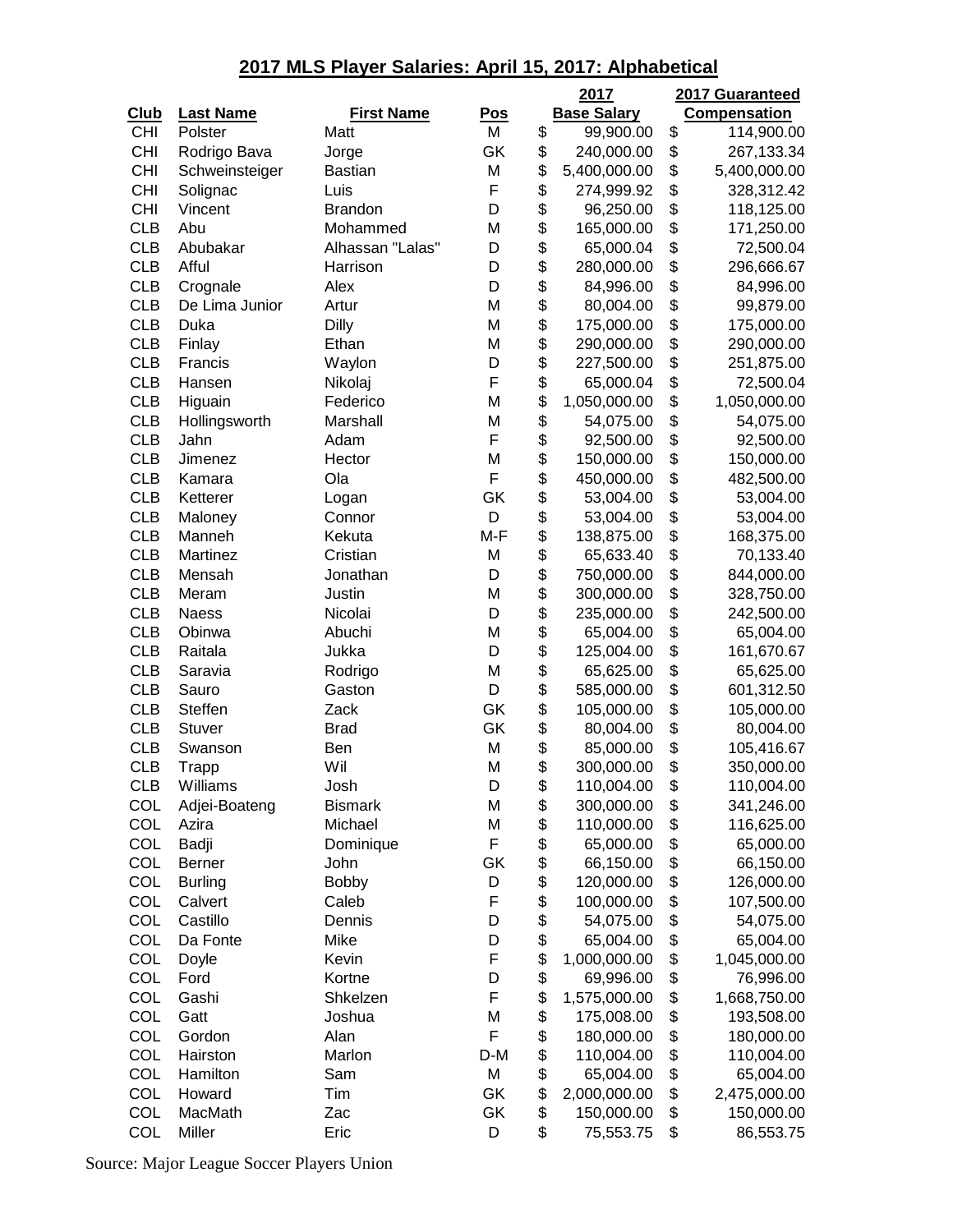|             |                      |                   |            | 2017               | 2017 Guaranteed     |
|-------------|----------------------|-------------------|------------|--------------------|---------------------|
| <b>Club</b> | <b>Last Name</b>     | <b>First Name</b> | <u>Pos</u> | <b>Base Salary</b> | <b>Compensation</b> |
| <b>COL</b>  | Perez                | Ricardo           | M          | \$<br>53,004.00    | \$<br>54,254.00     |
| COL         | Powers               | Dillon            | M          | \$<br>295,000.00   | \$<br>325,000.00    |
| COL         | Ramirez              | Juan Edgardo      | M          | \$<br>100,000.00   | \$<br>100,000.00    |
| COL         | Saeid                | Mohammed          | M          | \$<br>160,000.00   | \$<br>170,000.00    |
| COL         | Serna                | Dillon            | M          | \$<br>72,600.00    | \$<br>85,600.00     |
| COL         | Sjoberg              | Axel              | D          | \$<br>108,350.00   | \$<br>123,350.00    |
| COL         | Watts                | Jared             | D-M        | \$<br>75,000.00    | \$<br>75,000.00     |
| COL         | Williams             | Mekeil            | D          | \$<br>110,000.00   | \$<br>115,000.00    |
| <b>DAL</b>  | Acosta               | Kellyn            | M          | \$<br>260,000.00   | \$<br>280,000.00    |
| <b>DAL</b>  | Akindele             | Tesho             | $F-M$      | \$<br>95,000.00    | \$<br>112,500.00    |
| <b>DAL</b>  | <b>Barrios</b>       | Michael           | M          | \$<br>100,000.00   | \$<br>100,000.00    |
| <b>DAL</b>  | Cannon               | Reggie            | D          | \$<br>53,000.04    | \$<br>53,000.04     |
| <b>DAL</b>  | Cermeno              | Carlos            | M          | \$<br>120,000.00   | \$<br>123,000.00    |
| <b>DAL</b>  | Chala                | Anibal            | D          | \$<br>250,000.08   | \$<br>333,000.08    |
| <b>DAL</b>  | Colman               | Cristian          | F          | \$<br>300,000.00   | \$<br>385,000.00    |
| <b>DAL</b>  | Craft                | Coy               | $F-M$      | \$<br>85,000.00    | \$<br>102,083.33    |
| <b>DAL</b>  | Diaz                 | Mauro             | M          | \$<br>784,000.00   | \$<br>880,890.00    |
| <b>DAL</b>  | Ferreira             | Jesus             | F          | \$<br>53,000.00    | \$<br>53,000.00     |
| <b>DAL</b>  | Figueroa             | Maynor            | D          | \$<br>320,000.00   | \$<br>343,333.33    |
| <b>DAL</b>  | Gonzalez             | Jesse             | GK         | \$<br>85,000.00    | \$<br>94,375.00     |
| <b>DAL</b>  | Grana                | Hernan            | D          | \$<br>200,000.04   | \$<br>225,500.04    |
| <b>DAL</b>  | Gruezo               | Carlos            | M          | \$<br>495,000.00   | \$<br>731,500.00    |
| <b>DAL</b>  | Guillen              | Aaron             | D          | \$<br>54,075.00    | \$<br>54,075.00     |
| <b>DAL</b>  | Harris               | Atiba             | M-F        | \$<br>155,004.00   | \$<br>155,004.00    |
| <b>DAL</b>  | Hayes                | Jacori            | M          | \$<br>65,000.04    | \$<br>72,500.04     |
| <b>DAL</b>  | Hedges               | Matt              | D          | \$<br>399,996.00   | \$<br>424,996.00    |
| <b>DAL</b>  |                      |                   | M-D        | \$<br>132,500.00   | \$<br>132,500.00    |
| <b>DAL</b>  | Hollingshead<br>Hume | Ryan<br>Walker    | D          | \$<br>53,004.00    | \$<br>53,004.00     |
| <b>DAL</b>  |                      | Roland            | M          | \$<br>630,000.00   | \$<br>773,500.00    |
| <b>DAL</b>  | Lamah<br>Morales     | Javier            | M          | \$                 | \$<br>315,000.00    |
| <b>DAL</b>  |                      | Paxton            | M          | \$<br>300,000.00   | \$                  |
|             | Pomykal              |                   |            | 70,000.00          | \$<br>75,000.00     |
| <b>DAL</b>  | Reid                 | Adonijah          | F<br>F     | \$<br>70,000.08    | 87,500.08           |
| <b>DAL</b>  | Reynolds             | <b>Bryan</b>      |            | \$<br>53,000.00    | \$<br>55,000.00     |
| <b>DAL</b>  | Seitz                | Chris             | GK         | \$<br>153,000.00   | \$<br>153,000.00    |
| <b>DAL</b>  | Ulloa                | Victor            | M          | \$<br>150,000.00   | \$<br>152,500.00    |
| <b>DAL</b>  | Urruti               | Maximiliano       | F          | \$<br>300,000.00   | \$<br>300,000.00    |
| <b>DAL</b>  | Zimmerman            | Walker            | D          | \$<br>205,000.00   | \$<br>205,000.00    |
| DC          | Acosta               | Luciano           | M-F        | \$<br>500,000.00   | \$<br>602,000.00    |
| DC          | Birnbaum             | Steven            | D          | \$<br>474,996.00   | \$<br>499,996.00    |
| DC          | <b>Boswell</b>       | <b>Bobby</b>      | D          | \$<br>260,000.00   | \$<br>260,000.00    |
| DC          | <b>Buescher</b>      | Julian            | M          | \$<br>80,000.00    | \$<br>94,700.00     |
| DC          | DeLeon               | <b>Nick</b>       | M          | \$<br>255,000.00   | \$<br>255,000.00    |
| DC          | Durkin               | Chris             | D-M        | \$<br>70,000.00    | \$<br>79,166.67     |
| DC          | Franklin             | Sean              | D          | \$<br>258,756.00   | \$<br>283,756.00    |
| DC          | Hamid                | Bill              | GK         | \$<br>350,000.00   | \$<br>395,500.00    |
| DC          | Harkes               | lan               | M          | \$<br>90,000.00    | \$<br>123,237.50    |
| DC          | Jeffrey              | Jared             | M          | \$<br>105,000.00   | \$<br>115,000.00    |
| DC          | Kamara               | Alhaji            | F          | \$<br>80,000.00    | \$<br>88,250.00     |
| DC          | Kemp                 | Taylor            | D          | \$<br>120,000.00   | \$<br>120,000.00    |
| DC          | Klenofsky            | Eric              | GK         | \$<br>53,004.00    | \$<br>56,754.00     |
| DC          | Le Toux              | Sebastien         | F-M        | \$<br>125,004.00   | \$<br>140,004.00    |
| DC          | <b>Mullins</b>       | Patrick           | F          | \$<br>114,125.00   | \$<br>144,125.00    |
| DC          | Neagle               | Lamar             | M-F        | \$<br>200,000.00   | \$<br>202,833.33    |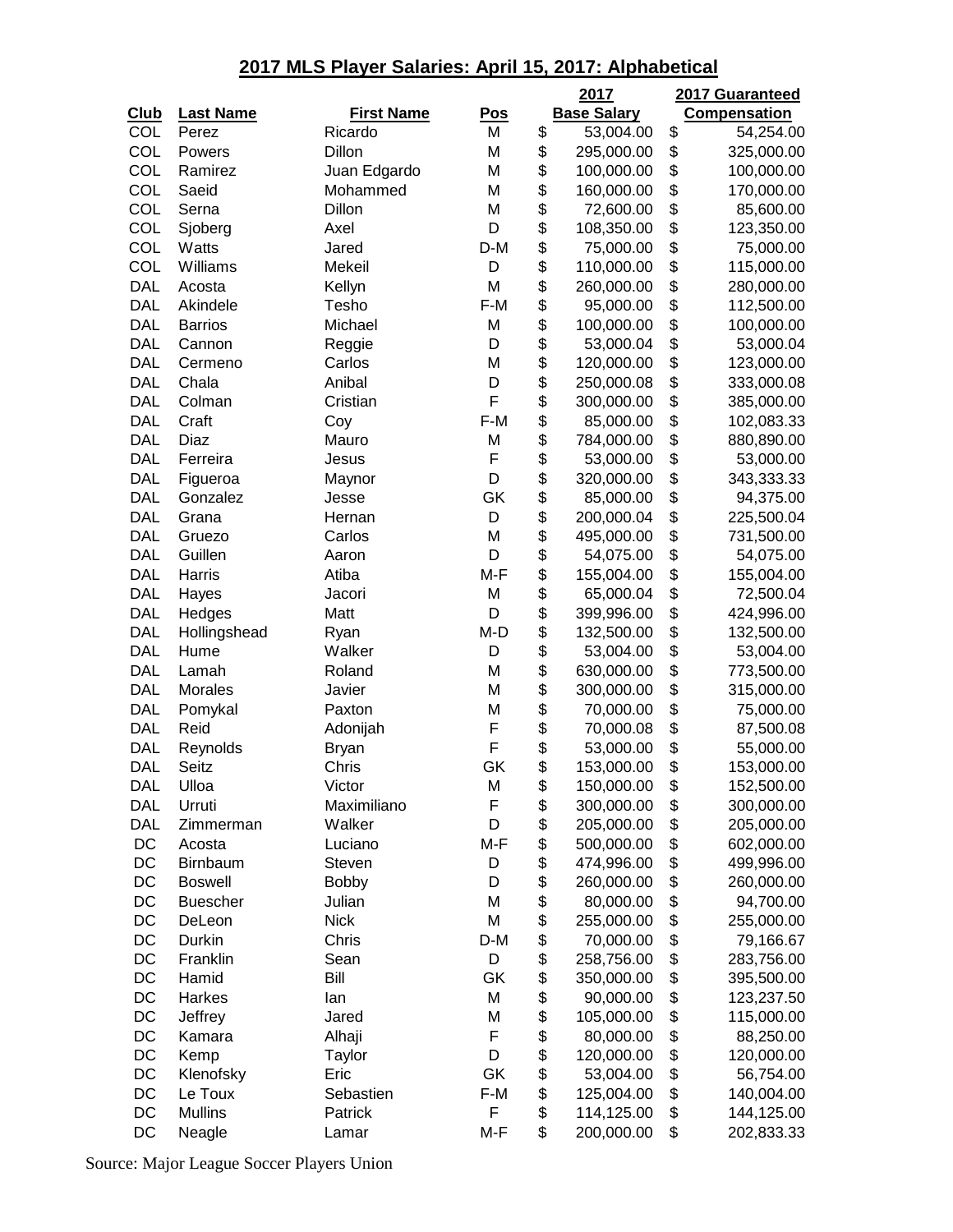|             |                  |                   |            | 2017               | 2017 Guaranteed     |
|-------------|------------------|-------------------|------------|--------------------|---------------------|
| <b>Club</b> | <b>Last Name</b> | <b>First Name</b> | <u>Pos</u> | <b>Base Salary</b> | <b>Compensation</b> |
| DC          | Nyarko           | Patrick           | F-M        | \$<br>235,000.00   | \$<br>250,750.00    |
| DC          | Odoi-Atsem       | Chris             | D          | \$<br>65,000.04    | \$<br>72,500.04     |
| DC          | Opare            | Kofi              | D          | \$<br>105,000.00   | \$<br>120,000.00    |
| DC          | Ortiz            | Jose Guillermo    | F          | \$<br>129,996.00   | \$<br>137,621.00    |
| DC          | Robinson         | Jalen             | D          | \$<br>69,996.00    | \$<br>69,996.00     |
| DC          | Rolfe            | Chris             | F          | \$<br>275,000.00   | \$<br>290,000.00    |
| DC          | Sam              | Lloyd             | M-F        | \$<br>240,000.00   | \$<br>250,000.00    |
| DC          | Sarvas           | Marcelo           | M          | \$<br>360,000.00   | \$<br>425,000.00    |
| DC          | <b>Tissot</b>    | Maxim             | D          | \$<br>65,000.00    | \$<br>65,000.00     |
| DC          | Vincent          | Rob               | M-F        | \$<br>65,633.40    | \$<br>65,633.40     |
| DC          | Worra            | Travis            | GK         | \$<br>65,625.00    | \$<br>65,625.00     |
| HOU         | Alexander        | Eric              | M          | \$<br>190,000.00   | \$<br>203,750.00    |
| HOU         | Anibaba          | Jalil             | D          | \$<br>110,004.00   | \$<br>110,004.00    |
| HOU         | <b>Beasley</b>   | <b>DaMarcus</b>   | D          | \$<br>316,008.00   | \$<br>351,008.00    |
| HOU         | <b>Brown</b>     | Calle             | GK         | \$<br>65,000.00    | \$<br>65,000.00     |
| HOU         | Cabezas          | Juan David        | M          | \$<br>243,000.00   | \$<br>267,000.00    |
| HOU         | Clark            | Ricardo           | M          | \$<br>335,160.00   | \$<br>372,660.00    |
| HOU         | Da Silva         | Leonardo          | D          | \$<br>140,004.00   | \$<br>147,670.67    |
| HOU         | DeLaGarza        | AJ                | D          | \$<br>250,000.00   | \$<br>252,500.00    |
| HOU         | Deric            | Tyler             | GK         | \$<br>185,000.00   | \$<br>185,000.00    |
| HOU         | Elis             | Alberth           | F          | \$<br>423,000.00   | \$<br>423,000.00    |
| HOU         | Escalante        | Jose              | M          | \$<br>53,004.00    | \$<br>53,004.00     |
| HOU         | Garcia           | <b>Boniek</b>     | M          | \$<br>225,000.00   | \$<br>247,500.00    |
| HOU         | Garcia           | Kevin             | D          | \$<br>65,633.40    | \$<br>65,633.40     |
| HOU         | Holland          | Joseph            | M          | \$<br>53,004.00    | \$<br>53,004.00     |
| HOU         | Hunter           | Taylor            | D          | \$<br>53,004.00    | \$<br>53,004.00     |
| HOU         | Iniguez          | Agustin           | D          | \$<br>143,000.00   | \$<br>143,000.00    |
| HOU         | Lucatero         | Christian         | M          | \$<br>53,000.00    | \$<br>53,250.00     |
| HOU         | Machado          | Adolfo            | D          | \$<br>200,004.00   | \$<br>216,504.00    |
| HOU         | Malki            | George            | D          | \$<br>65,004.00    | \$<br>65,004.00     |
| HOU         | Manotas          | Mauro             | F          | \$<br>215,746.08   | \$<br>215,746.08    |
| HOU         | Monteiro de Lima | Alex              | M          | \$<br>170,000.00   | \$<br>170,000.00    |
| HOU         | Quioto           | Romell            | F          | \$<br>200,004.00   | \$<br>212,504.00    |
| HOU         | Remick           | Dylan             | D          | \$<br>66,150.00    | \$<br>66,150.00     |
| HOU         | Rodriguez        | Memo              | M          | \$<br>53,004.00    | \$<br>53,004.00     |
| HOU         | Sanchez          | Vicente           | F          | \$<br>65,004.00    | \$<br>65,004.00     |
| HOU         | <b>Torres</b>    | Erick             | F          | \$<br>650,000.00   | \$<br>665,000.00    |
| HOU         | Wenger           | Andrew            | M          | \$<br>210,000.00   | \$<br>210,000.00    |
| HOU         | Willis           | Joe               | GK         | \$<br>106,312.50   | \$<br>106,312.50    |
| KC          | Abdul-Salaam     | Saad              | D          | \$<br>96,800.00    | \$<br>110,550.00    |
| KC          | <b>Besler</b>    | Matt              | D          | \$<br>725,000.00   | \$<br>758,250.00    |
| KC          | <b>Blessing</b>  | Latif             | F          | \$<br>65,004.00    | \$<br>74,379.00     |
| KC          | Dwyer            | Dom               | F          | \$<br>550,000.00   | \$<br>668,750.00    |
| KC          | Dykstra          | Andrew            | GK         | \$<br>80,004.00    | \$<br>87,654.51     |
| KC          | Ellis            | Kevin             | D          | \$<br>140,004.00   | \$<br>148,337.33    |
| KC          | Espinoza         | Roger             | M          | \$<br>850,000.00   | \$<br>850,000.00    |
| KC          | Feilhaber        | Benny             | M          | \$<br>600,000.00   | \$<br>600,000.00    |
| KC          | Fernandes        | Gerso             | M-F        | \$<br>550,008.00   | \$<br>591,258.00    |
| KC          | Iwasa            | Cameron           | F          | \$<br>53,004.00    | \$<br>53,004.00     |
| KC          | Juliao           | Igor              | D          | \$<br>100,008.00   | \$<br>115,008.00    |
| KC          | Medranda         | Jimmy             | D          | \$<br>130,008.00   | \$<br>130,008.00    |
| KC          | Melia            | Tim               | GK         | \$<br>165,000.00   | \$<br>167,500.00    |
| KC          | Mustivar         | Soni              | M          | \$<br>200,000.00   | \$<br>200,000.00    |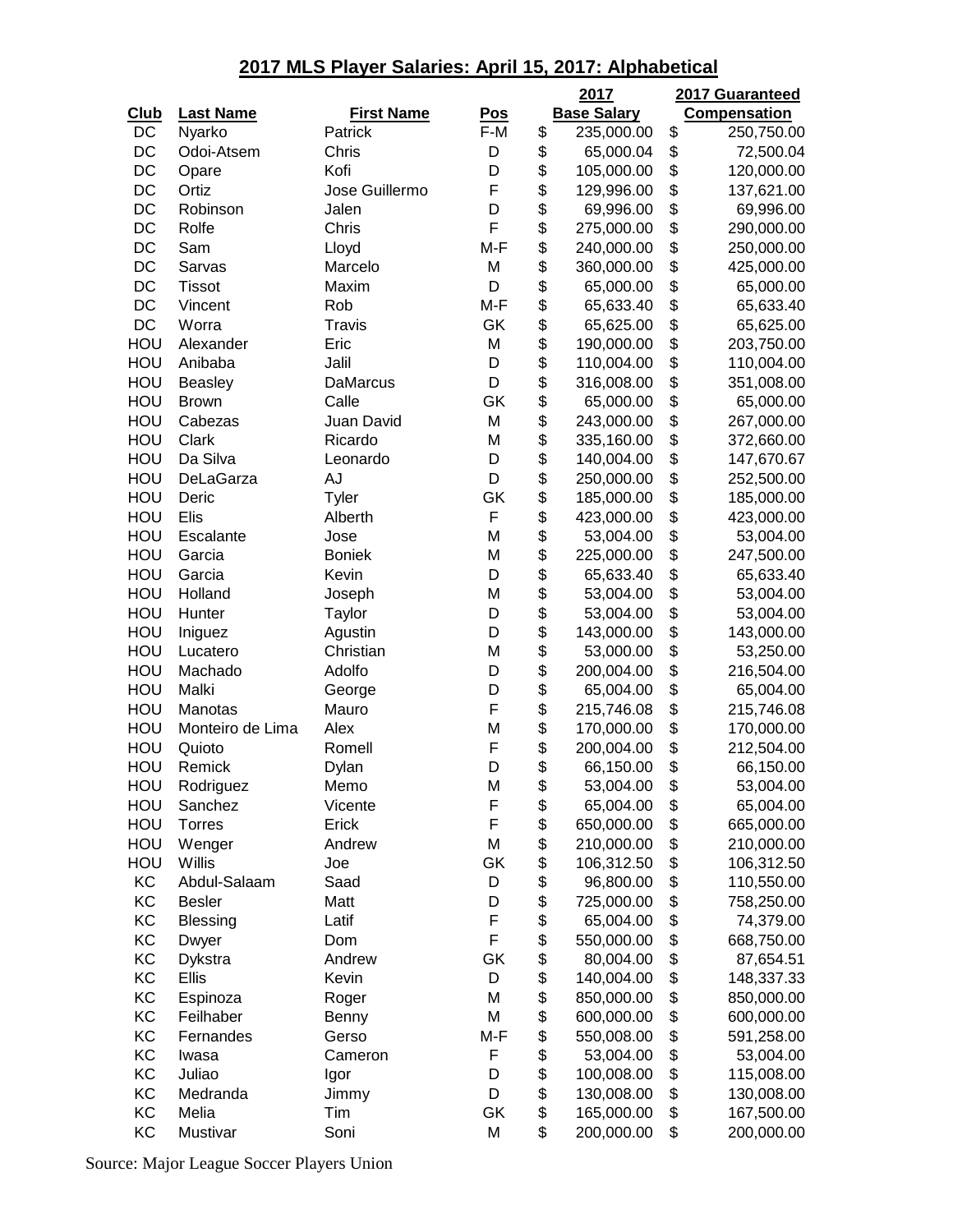|                     |                          |                   |            | 2017               | 2017 Guaranteed     |
|---------------------|--------------------------|-------------------|------------|--------------------|---------------------|
| <b>Club</b>         | <b>Last Name</b>         | <b>First Name</b> | <b>Pos</b> | <b>Base Salary</b> | <b>Compensation</b> |
| KC                  | Opara                    | Ike               | D          | \$<br>150,000.00   | \$<br>150,000.00    |
| KC                  | Palmer-Brown             | Erik              | D          | \$<br>75,000.00    | \$<br>75,500.00     |
| KC                  | Pasher                   | Tyler             | $D-M$      | \$<br>53,000.00    | \$<br>53,000.00     |
| KC                  | Porter                   | Cameron           | F          | \$<br>65,000.00    | \$<br>117,500.00    |
| KC                  | <b>Rubio Kostner</b>     | Diego             | F          | \$<br>202,000.00   | \$<br>218,875.00    |
| KC                  | Saad                     | Soony             | F          | \$<br>65,004.00    | \$<br>65,004.00     |
| KC                  | Salloi                   | Daniel            | F          | \$<br>53,000.00    | \$<br>53,000.00     |
| KC                  | Sanchez                  | Ilie              | M          | \$<br>300,000.00   | \$<br>305,000.00    |
| KC                  | Sinovic                  | Seth              | D          | \$<br>125,000.00   | \$<br>132,666.67    |
| KC                  | Storm                    | Colton            | D          | \$<br>53,004.00    | \$<br>53,004.00     |
| KC                  | Zendejas                 | Adrian            | GK         | \$<br>53,000.00    | \$<br>53,000.00     |
| KC                  | Zusi                     | Graham            | M          | \$<br>725,000.00   | \$<br>757,102.27    |
| LA                  | Alessandrini             | Romain            | M          | \$<br>1,669,400.64 | \$<br>1,999,400.64  |
| LA                  | Arellano                 | Hugo              | D          | \$<br>65,000.00    | \$<br>72,375.00     |
| LA                  | Boateng                  | Emmanuel          | F          | \$<br>115,000.00   | \$<br>115,000.00    |
| LA                  | Cole                     | Ashley            | D          | \$<br>350,000.00   | \$<br>377,625.00    |
| LA                  | Diallo                   | <b>Bradley</b>    | D          | \$<br>65,004.00    | \$<br>65,004.00     |
| LA                  | Diop                     | Clement           | GK         | \$<br>65,625.00    | \$<br>65,625.00     |
| LA                  | Dos Santos               | Giovani           | F          | \$<br>3,750,000.00 | \$                  |
| LA                  |                          | Rafael            | M          |                    | 5,500,000.00        |
|                     | Garcia                   |                   |            | \$<br>82,500.00    | \$<br>82,500.00     |
| LA                  | Husidic                  | <b>Baggio</b>     | M          | \$<br>175,000.00   | \$<br>175,000.00    |
| LA                  | Jamieson                 | <b>Bradford</b>   | F          | \$<br>66,150.00    | \$<br>66,150.00     |
| LA                  | Jones                    | Jermaine          | M          | \$<br>600,000.00   | \$<br>722,500.20    |
| LA                  | Kempin                   | Jonathan          | GK         | \$<br>65,004.00    | \$<br>65,004.00     |
| LA                  | Lassiter                 | Ariel             | F          | \$<br>54,075.00    | \$<br>54,075.00     |
| LA                  | Lletget                  | Sebastian         | M          | \$<br>230,000.00   | \$<br>242,666.67    |
| LA                  | McBean                   | Jack              | F          | \$<br>65,625.00    | \$<br>65,625.00     |
| LA                  | McInerney                | Jack              | F          | \$<br>325,000.00   | \$<br>325,000.00    |
| LA                  | Mendiola                 | Raul              | F          | \$<br>65,625.00    | \$<br>65,625.00     |
| LA                  | Pedro                    | Joao              | M          | \$<br>120,000.00   | \$<br>141,000.00    |
| LA                  | Rogers                   | Robbie            | M          | \$<br>225,000.00   | \$<br>233,500.00    |
| LA                  | Romney                   | David             | D          | \$<br>66,150.00    | \$<br>66,150.00     |
| LA                  | Rowe                     | <b>Brian</b>      | GK         | \$<br>120,000.00   | \$<br>120,000.00    |
| LA                  | Smith                    | Nathan            | D          | \$<br>53,004.00    | \$<br>53,004.00     |
| LA                  | <b>Steres</b>            | Daniel            | D          | \$<br>105,000.00   | \$<br>112,062.60    |
| LA                  | Van Damme                | Jelle             | D          | \$<br>600,000.00   | \$<br>662,500.00    |
| LA                  | Villarreal               | Jaime             | M          | \$<br>53,004.00    | \$<br>53,004.00     |
| LA                  | Villarreal               | Jose              | F          | \$<br>105,000.00   | \$<br>105,000.00    |
| LA                  | Zardes                   | Gyasi             | F          | \$<br>577,500.00   | \$<br>577,500.00    |
| <b>LAFC</b>         | Alvarez                  | Carlos            | M          | \$<br>65,004.00    | \$<br>65,004.00     |
| <b>LAFC</b>         | Etim                     | Monday Bassey     | M          | \$<br>53,004.00    | \$<br>53,004.00     |
|                     | <b>MNUFC Alvbage</b>     | John              | GK         | \$<br>229,998.00   | \$<br>247,748.00    |
| <b>MNUFC Anor</b>   |                          | Bernardo          | M          | \$<br>105,000.00   | \$<br>105,000.00    |
| <b>MNUFC Burch</b>  |                          | Marc              | D          | \$<br>135,000.00   | \$<br>135,000.00    |
| <b>MNUFC Calvo</b>  |                          | Francisco         | D          | \$<br>300,000.00   | \$<br>330,843.63    |
| <b>MNUFC Cronin</b> |                          | Sam               | M          | \$<br>300,000.00   | \$<br>306,250.00    |
|                     | <b>MNUFC Danladi</b>     | Abu               | F          | \$<br>125,000.04   | \$<br>176,000.04    |
| <b>MNUFC Davis</b>  |                          | Justin            | D          | \$<br>80,000.00    | \$<br>89,750.00     |
|                     | <b>MNUFC De Villardi</b> | Thomas            | D          | \$<br>53,004.00    | \$<br>53,004.00     |
|                     | <b>MNUFC Demidov</b>     | Vadim             | D          | \$<br>550,008.00   | \$<br>555,008.00    |
|                     | <b>MNUFC Greenspan</b>   | Joseph            | D          | \$<br>65,000.00    | \$<br>66,469.08     |
|                     | <b>MNUFC Heavner</b>     | Billy             | GK         | \$<br>53,004.00    | \$<br>53,004.00     |
| <b>MNUFC Ibarra</b> |                          |                   | M          | \$<br>290,004.00   | \$<br>322,326.00    |
|                     |                          | Miguel            |            |                    |                     |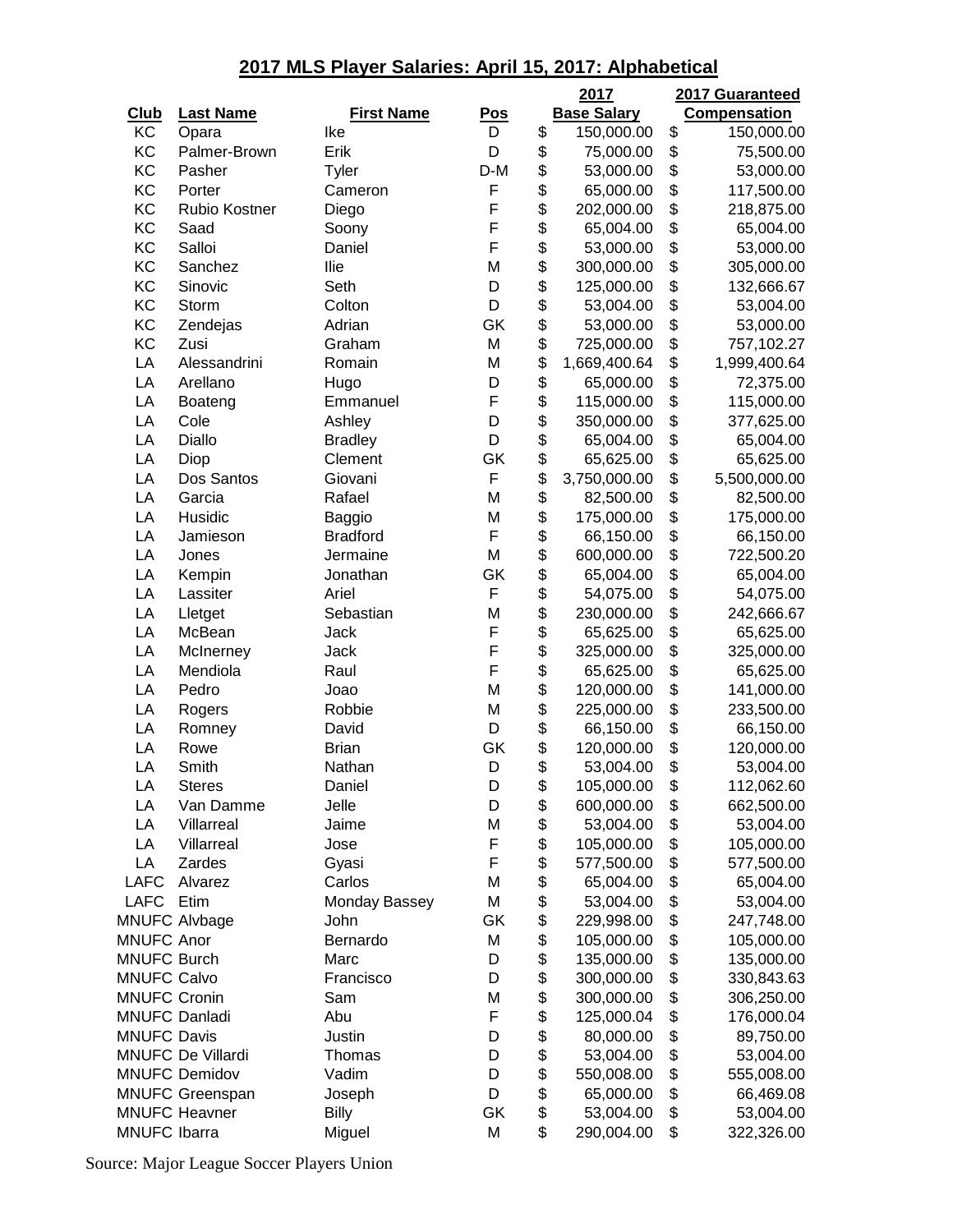|                     |                           |                         |            | 2017               |          | 2017 Guaranteed     |
|---------------------|---------------------------|-------------------------|------------|--------------------|----------|---------------------|
| <b>Club</b>         | <b>Last Name</b>          | <b>First Name</b>       | <u>Pos</u> | <b>Base Salary</b> |          | <b>Compensation</b> |
| <b>MNUFC Ibson</b>  |                           |                         | M          | \$<br>200,004.00   | \$       | 210,337.40          |
| <b>MNUFC Jome</b>   |                           | Ismaila                 | M          | \$<br>65,004.00    | \$       | 67,837.33           |
| <b>MNUFC Kadrii</b> |                           | <b>Bashkim</b>          | M          | \$<br>264,000.00   | \$       | 288,100.00          |
|                     | <b>MNUFC Kallman</b>      | <b>Brent</b>            | D          | \$<br>65,004.00    | \$       | 68,295.67           |
| <b>MNUFC Martin</b> |                           | Collin                  | M          | \$<br>84,996.00    | \$       | 84,996.00           |
| <b>MNUFC McLain</b> |                           | Patrick                 | GK         | \$<br>80,000.00    | \$       | 80,000.00           |
| <b>MNUFC Molino</b> |                           | Kevin                   | M          | \$<br>350,004.00   | \$       | 402,504.00          |
|                     | <b>MNUFC Ramirez</b>      | Christian               | M          | \$<br>350,004.00   | \$       | 392,504.40          |
|                     | <b>MNUFC Schuller</b>     | Rasmus                  | M          | \$<br>200,004.00   | \$       | 225,004.00          |
|                     | <b>MNUFC Shuttleworth</b> | <b>Bobby</b>            | GK         | \$<br>155,000.00   | \$       | 171,875.00          |
| <b>MNUFC Taylor</b> |                           | Jermaine                | D          | \$<br>125,004.00   | \$       | 135,004.00          |
|                     | <b>MNUFC Thiesson</b>     | Jerome                  | D          | \$<br>171,000.00   | \$       | 210,166.67          |
|                     | <b>MNUFC Venegas</b>      | Johan                   | M          | \$<br>215,000.00   | \$       | 227,500.00          |
|                     | <b>MNUFC Venegas</b>      | Kevin                   | D          | \$<br>85,000.00    | \$       | 88,333.33           |
| <b>MNUFC Warner</b> |                           | Collen                  | M          | \$<br>230,004.00   | \$       | 230,004.00          |
| <b>MTL</b>          | Arregui                   | Adrian                  | M          | \$<br>240,000.00   | \$       | 290,976.67          |
| <b>MTL</b>          | <b>Beland Goyette</b>     | Louis                   | M          | \$<br>53,000.00    | \$       | 54,250.00           |
| <b>MTL</b>          | Bernardello               | Hernan                  | M          | \$<br>288,000.00   | \$       | 288,000.00          |
| <b>MTL</b>          | <b>Bernier</b>            | Patrice                 | M          | \$<br>165,000.00   | \$       | 165,000.00          |
| <b>MTL</b>          | <b>Bitolo</b>             | Ambroise                | D          | \$<br>100,000.00   | \$       | 100,000.00          |
| <b>MTL</b>          | <b>Bush</b>               | Evan                    | GK         | \$<br>136,750.00   | \$       | 136,750.00          |
| <b>MTL</b>          | Cabrera                   | Victor                  | D          | \$<br>260,000.00   | \$       | 260,000.00          |
| MTL                 | Camara                    | Hassoun                 | D          | \$<br>255,000.00   | \$       | 255,000.00          |
| <b>MTL</b>          | Choiniere                 | David                   | M          | \$<br>54,075.00    | \$       | 54,075.00           |
| <b>MTL</b>          | Ciman                     | Laurent                 | D          | \$<br>630,000.00   | \$       | 661,666.67          |
| <b>MTL</b>          | Crepeau                   | Maxime                  | GK         | \$<br>75,000.00    | \$       | 79,083.33           |
| <b>MTL</b>          |                           | <b>Nick</b>             | F          | \$<br>65,000.04    | \$       | 72,500.04           |
| <b>MTL</b>          | Depuy<br>Donadel          | Marco                   | M          | \$<br>349,992.00   | \$       | 386,658.67          |
| <b>MTL</b>          | Duvall                    | Chris                   | D          | \$<br>70,875.00    | \$       | 70,875.00           |
| <b>MTL</b>          | Fisher                    |                         | D          | \$<br>53,004.00    | \$       |                     |
|                     |                           | Kyle                    | F          | \$                 |          | 53,004.00           |
| <b>MTL</b>          | Jackson-Hamel             | Anthony<br>Eric         | GK         | \$<br>66,150.00    | \$<br>\$ | 66,150.00           |
| <b>MTL</b>          | Kronberg<br>Lefevre       |                         | D          | 99,999.96          | \$       | 104,999.96          |
| <b>MTL</b>          |                           | Wandrille               |            | \$<br>94,999.92    |          | 104,499.92          |
| <b>MTL</b>          | Lovitz                    | Daniel                  | M          | \$<br>78,750.00    | \$       | 78,750.00           |
| <b>MTL</b>          | Mallace                   | Calum                   | М          | \$<br>115,000.00   | \$       | 131,250.00          |
| <b>MTL</b>          | Mancosu                   | Matteo                  | F          | \$<br>700,000.08   | \$       | 719,541.75          |
| <b>MTL</b>          | Oduro                     | Dominic                 | F          | \$<br>330,000.00   | \$       | 330,000.00          |
| <b>MTL</b>          | Piatti                    | Ignacio                 | Μ          | \$<br>450,000.00   | \$       | 450,000.00          |
| <b>MTL</b>          | Romero                    | Andres                  | M          | \$<br>120,000.00   | \$       | 120,000.00          |
| <b>MTL</b>          | Salazar                   | Michael                 | F          | \$<br>54,075.00    | \$       | 54,075.00           |
| <b>MTL</b>          | Shome                     | Shamit                  | Μ          | \$<br>100,000.08   | \$       | 128,500.08          |
| <b>MTL</b>          | Tabla                     | <b>Ballou Jean-Yves</b> | M          | \$<br>70,000.00    | \$       | 78,999.80           |
| <b>NE</b>           | Agudelo                   | Juan                    | F          | \$<br>475,000.00   | \$       | 502,500.00          |
| <b>NE</b>           | Angoua                    | Benjamin                | D          | \$<br>600,000.00   | \$       | 654,333.33          |
| <b>NE</b>           | <b>Bunbury</b>            | Teal                    | F          | \$<br>215,000.00   | \$       | 260,000.00          |
| <b>NE</b>           | Caldwell                  | Scott                   | М          | \$<br>115,000.00   | \$       | 125,000.00          |
| <b>NE</b>           | Cropper                   | Cody                    | F          | \$<br>65,625.00    | \$       | 65,625.00           |
| <b>NE</b>           | Fagundez                  | Diego                   | М          | \$<br>160,000.00   | \$       | 180,000.00          |
| <b>NE</b>           | Farrell                   | Andrew                  | D          | \$<br>182,600.00   | \$       | 263,600.00          |
| <b>NE</b>           | Herivaux                  | Zachary                 | М          | \$<br>65,625.00    | \$       | 65,625.00           |
| <b>NE</b>           | Hollinger-Janzen          | Femi                    | F          | \$<br>54,075.00    | \$       | 54,075.00           |
| <b>NE</b>           | Kamara                    | Kei                     | F          | \$<br>800,000.00   | \$       | 800,000.00          |
| <b>NE</b>           | Knighton                  | <b>Brad</b>             | GK         | \$<br>100,910.25   | \$       | 100,910.25          |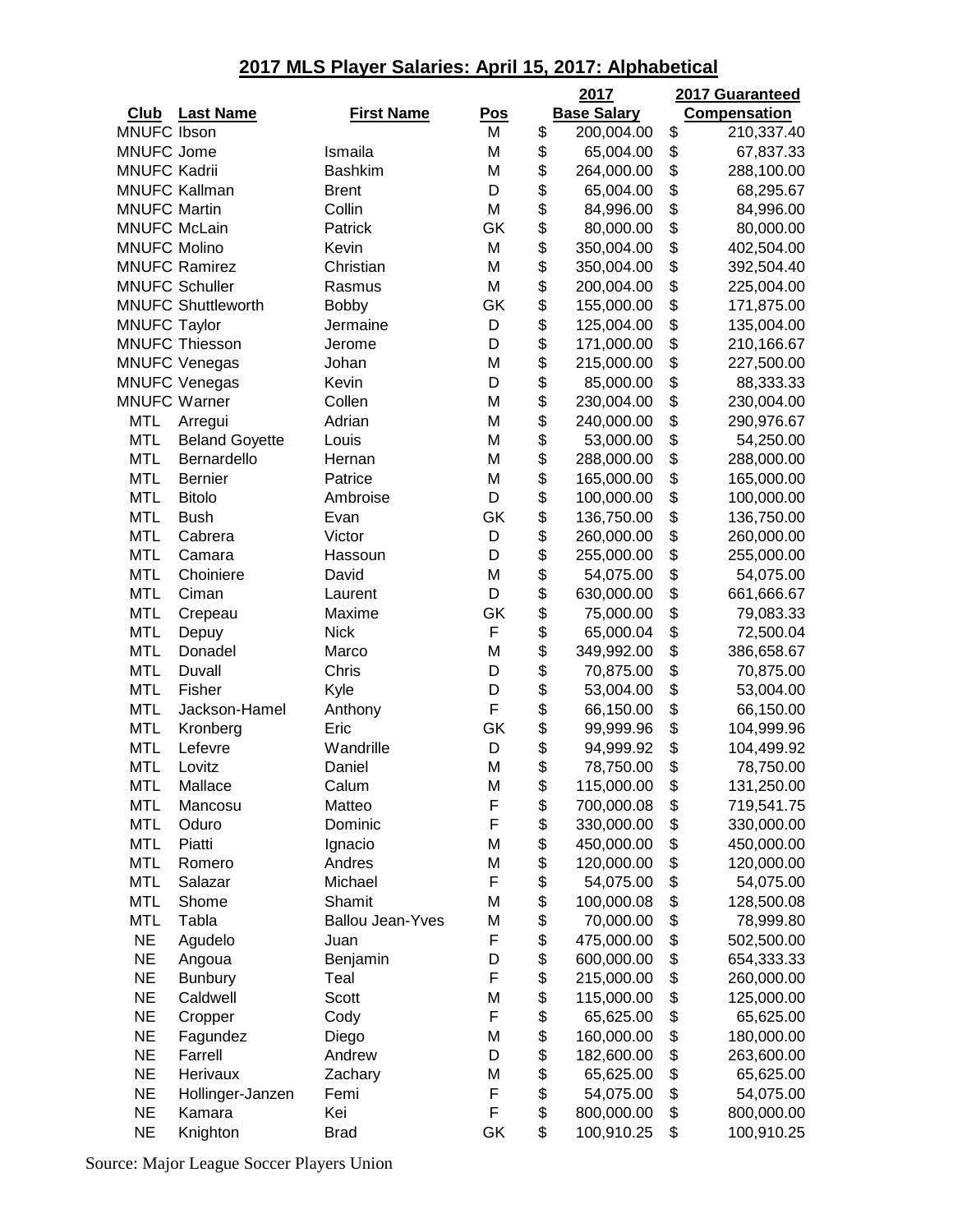|                        |                        |                   |            | 2017                          | 2017 Guaranteed     |
|------------------------|------------------------|-------------------|------------|-------------------------------|---------------------|
| <b>Club</b>            | <b>Last Name</b>       | <b>First Name</b> | <u>Pos</u> | <b>Base Salary</b>            | <b>Compensation</b> |
| <b>NE</b>              | Kobayashi              | Daigo             | M          | \$<br>69,996.00               | \$<br>76,996.00     |
| <b>NE</b>              | Kouassi                | Xavier            | M          | \$<br>840,000.00              | \$<br>890,541.75    |
| <b>NE</b>              | Mlinar Delamea         | Antonio           | D          | \$<br>400,008.00              | \$<br>400,008.00    |
| <b>NE</b>              | Nguyen                 | Lee               | M          | \$<br>500,000.00              | \$<br>500,000.00    |
| <b>NE</b>              | Rowe                   | Kelyn             | M          | \$<br>165,000.00              | \$<br>230,000.00    |
| <b>NE</b>              | Smith                  | Donnie            | M          | \$<br>66,150.00               | \$<br>66,150.00     |
| <b>NE</b>              | Smith                  | Joshua            | D          | \$<br>53,004.00               | \$<br>53,004.00     |
| <b>NE</b>              | <b>Tierney</b>         | Chris             | D-M        | \$<br>140,000.00              | \$<br>148,333.33    |
| <b>NE</b>              | Turner                 | Matt              | GK         | \$<br>54,075.00               | \$<br>54,075.00     |
| <b>NE</b>              | Watson                 | Je-Vaughn         | D-M        | \$<br>150,000.00              | \$<br>155,666.67    |
| <b>NE</b>              | Woodberry              | London            | D          | \$<br>69,300.00               | \$<br>69,300.00     |
| <b>NE</b>              | Wright                 | <b>Brian</b>      | F          | \$<br>65,625.00               | \$<br>84,375.00     |
| NYCFC Allen            |                        | <b>RJ</b>         | D          | \$<br>100,000.08              | \$<br>101,666.75    |
| NYCFC Awuah            |                        | Kwame             | D-M        | \$<br>53,004.00               | \$<br>53,004.00     |
| <b>NYCFC Brilliant</b> |                        | Frederic          | D          | \$<br>280,000.00              | \$<br>319,666.67    |
| <b>NYCFC Callens</b>   |                        | Alexander         | D          | \$<br>180,000.00              | \$<br>180,000.00    |
|                        | NYCFC Camargo          | Miguel            | M          | \$<br>99,999.96               | \$<br>108,249.96    |
| NYCFC Chanot           |                        | Maxime            | D          | \$<br>350,000.00              | \$<br>383,000.00    |
|                        | <b>NYCFC Diskerud</b>  | Mix               | M          | \$<br>772,669.00              | \$<br>772,669.00    |
| NYCFC Gomez            |                        | Shannon           | D          | \$<br>54,075.00               | \$<br>54,075.00     |
|                        | <b>NYCFC Harrison</b>  | Jack              | M          | \$<br>130,000.00              | \$<br>165,500.00    |
| <b>NYCFC Herrera</b>   |                        | Yangel            | M          | \$<br>123,557.04              | \$<br>123,557.04    |
|                        | NYCFC Johansen         | Eirik             | GK         | \$<br>65,625.00               | \$<br>65,625.00     |
|                        | NYCFC Johnson          | Sean              | GK         | \$<br>220,008.00              | \$<br>220,008.00    |
| <b>NYCFC Lewis</b>     |                        | Jonathan          | F          | \$<br>80,000.04               | \$<br>115,500.04    |
| NYCFC Lopez            |                        | Mikey             | M          | \$<br>75,000.00               | \$<br>75,000.00     |
|                        | <b>NYCFC Matarrita</b> | Ronald            | D          | \$<br>175,000.00              | \$<br>200,000.00    |
|                        | NYCFC McNamara         | Thomas            | M          | \$<br>185,000.04              | \$<br>185,000.04    |
| NYCFC Mena             |                        | Jefferson         | D          | \$<br>250,000.00              | \$<br>261,400.00    |
|                        | <b>NYCFC Moralez</b>   | Maximiliano       | M          | \$<br>2,000,000.04            | \$<br>2,000,000.04  |
| NYCFC Okoli            |                        | Sean              | F          | \$<br>52,999.92               | \$<br>52,999.92     |
| <b>NYCFC Pirlo</b>     |                        | Andrea            | M          | \$<br>5,600,000.00            | \$<br>5,915,690.00  |
| <b>NYCFC Rawls</b>     |                        | Andre             | GK         | \$                            | \$                  |
| <b>NYCFC Ring</b>      |                        |                   | M          | \$<br>65,633.40<br>340,000.08 | \$<br>65,633.40     |
| <b>NYCFC Shelton</b>   |                        | Alexander         | F          |                               | 376,666.75          |
|                        |                        | Khiry             |            | \$<br>92,950.00               | \$<br>110,450.00    |
|                        | <b>NYCFC Stertzer</b>  | John              | М          | \$<br>65,000.00               | \$<br>65,000.00     |
| <b>NYCFC Sweat</b>     |                        | Ben               | D          | \$<br>65,004.00               | \$<br>65,004.00     |
| <b>NYCFC Villa</b>     |                        | David             | F          | \$<br>5,610,000.00            | \$<br>5,610,000.00  |
|                        | NYCFC Wallace          | Rodney            | M          | \$<br>220,000.08              | \$<br>220,000.08    |
| NYCFC White            |                        | Ethan             | D          | \$<br>65,000.00               | \$<br>65,000.00     |
| <b>NYRB</b>            | Abang                  | Anatole           | F          | \$<br>65,625.00               | \$<br>65,625.00     |
| <b>NYRB</b>            | Adams                  | Tyler             | M          | \$<br>75,000.00               | \$<br>91,041.67     |
| <b>NYRB</b>            | Allen                  | <b>Brandon</b>    | F          | \$<br>65,625.00               | \$<br>65,625.00     |
| <b>NYRB</b>            | Baah                   | Gideon            | D          | \$<br>230,000.00              | \$<br>315,500.00    |
| <b>NYRB</b>            | Basuljevic             | Arun              | M          | \$<br>53,004.00               | \$<br>53,004.00     |
| <b>NYRB</b>            | Bilyeu                 | Justin            | D          | \$<br>54,075.00               | \$<br>54,075.00     |
| <b>NYRB</b>            | Collin                 | Aurelien          | D          | \$<br>450,000.00              | \$<br>450,000.00    |
| <b>NYRB</b>            | Davis                  | Sean              | M          | \$<br>110,000.00              | \$<br>127,500.00    |
| <b>NYRB</b>            | Etienne                | Derrick           | M          | \$<br>53,000.00               | \$<br>58,000.00     |
| <b>NYRB</b>            | Grella                 | Mike              | F          | \$<br>186,000.00              | \$<br>188,250.00    |
| <b>NYRB</b>            | Gulbrandsen            | Fredrik           | F          | \$<br>360,000.00              | \$<br>360,000.00    |
| <b>NYRB</b>            | Kljestan               | Sacha             | M          | \$<br>650,000.00              | \$<br>787,500.00    |
| <b>NYRB</b>            | Lade                   | Connor            | D          | \$<br>85,000.00               | \$<br>92,812.50     |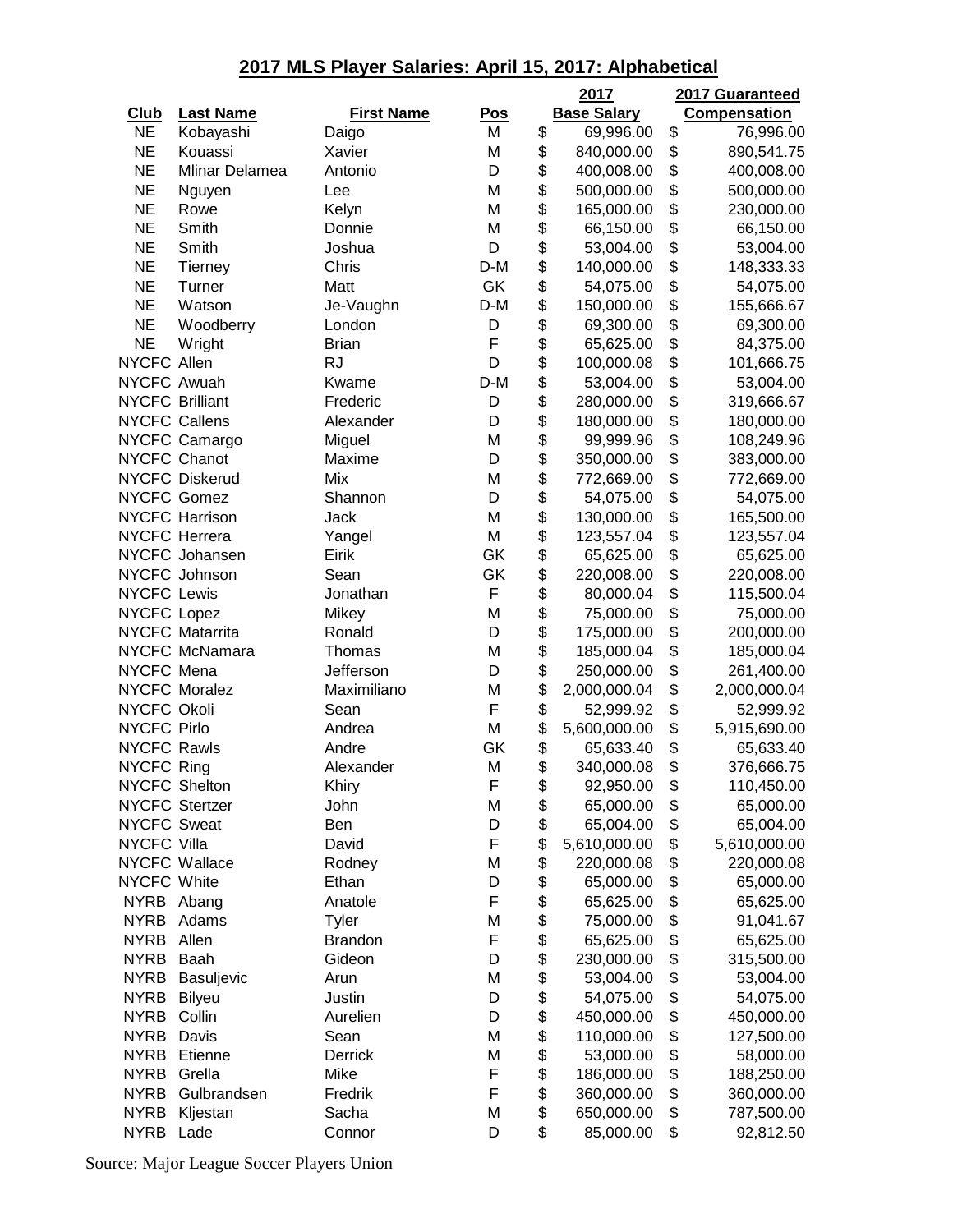|             |                    |                   |            |          | 2017                     |          | 2017 Guaranteed          |
|-------------|--------------------|-------------------|------------|----------|--------------------------|----------|--------------------------|
| <b>Club</b> | <b>Last Name</b>   | <b>First Name</b> | <u>Pos</u> |          | <b>Base Salary</b>       |          | <b>Compensation</b>      |
| <b>NYRB</b> | Lawrence           | Kemar             | D          | \$       | 100,000.00               | \$       | 205,600.00               |
| <b>NYRB</b> | Lewis              | Zeiko             | M          | \$       | 75,000.00                | \$       | 93,750.00                |
| <b>NYRB</b> | Long               | Aaron             | D          | \$       | 65,000.00                | \$       | 65,000.00                |
| <b>NYRB</b> | <b>Martins</b>     | Felipe            | M          | \$       | 275,000.00               | \$       | 305,000.00               |
| <b>NYRB</b> | Meara              | Ryan              | GK         | \$       | 100,008.00               | \$       | 105,008.00               |
| <b>NYRB</b> | Metzger            | Dan               | M          | \$       | 53,004.00                | \$       | 53,004.00                |
| <b>NYRB</b> | Murillo            | Michael           | D          | \$       | 65,004.00                | \$       | 73,754.00                |
| <b>NYRB</b> | Muyl               | Alex              | F          | \$       | 65,625.00                | \$       | 69,625.00                |
| <b>NYRB</b> | N'dam              | Hassan            | D          | \$       | 53,004.00                | \$       | 53,004.00                |
| <b>NYRB</b> | Perrinelle         | Damien            | D          | \$       | 175,008.00               | \$       | 175,008.00               |
| <b>NYRB</b> | Robles             | Luis              | GK         | \$       | 290,000.00               | \$       | 292,500.00               |
| <b>NYRB</b> | Royer              | Daniel            | M          | \$       | 450,000.00               | \$       | 450,000.00               |
| <b>NYRB</b> | Veron              | Gonzalo           | M-F        | \$       | 500,000.00               | \$       | 500,000.00               |
| <b>NYRB</b> | Wright-Phillips    | <b>Bradley</b>    | F          | \$       | 1,500,000.00             | \$       | 1,635,000.00             |
| <b>NYRB</b> | Zizzo              | Sal               | M          | \$       | 110,000.00               | \$       | 110,000.00               |
| ORL         | Aja                | Jose              | D          | \$       | 216,000.00               | \$       | 216,000.00               |
| <b>ORL</b>  | Alston             | Kevin             | D          | \$       | 135,000.00               | \$       | 135,000.00               |
| <b>ORL</b>  | <b>Barnes</b>      | Giles             | F-M        | \$       | 725,000.00               | \$       | 781,250.00               |
| ORL         | Barry              | Hadji             | F          | \$       | 68,750.00                | \$       | 73,312.50                |
| <b>ORL</b>  | <b>Bendik</b>      | Joe               | GK         | \$       | 165,000.00               | \$       | 174,083.40               |
| <b>ORL</b>  | Carrasco           | Servando          | M          | \$       | 114,996.00               | \$       | 114,996.00               |
| <b>ORL</b>  | Da Silva           | Pierre            | M          | \$       | 53,004.00                | \$       | 53,004.00                |
| <b>ORL</b>  | Donovan            | Conor             | D          | \$       | 100,000.00               | \$       | 128,000.00               |
| <b>ORL</b>  | Edwards            | Earl              | GK         | \$       | 65,000.00                | \$       | 65,000.00                |
| ORL         | Garcia             | Devron            | M-F        | \$       | 53,004.00                | \$       | 53,004.00                |
| <b>ORL</b>  | Gil                | Luis              | M          | \$       | 144,000.00               | \$       | 144,000.00               |
| <b>ORL</b>  | Giro               | Victor            | D-M        | \$       | 80,004.00                | \$       | 85,316.50                |
| <b>ORL</b>  | Higuita            | Cristian          | M          | \$       | 150,000.00               | \$       | 150,000.00               |
| <b>ORL</b>  | Hines              | Sebastian         | D          | \$       | 129,996.00               | \$       | 129,996.00               |
| <b>ORL</b>  | Johnson            | Will              | M<br>M     | \$<br>\$ | 414,000.00               | \$<br>\$ | 450,000.00               |
| ORL<br>ORL  | Kaka<br>Larin      |                   | F          | \$       | 6,660,000.00             | \$       | 7,167,500.00             |
| ORL         |                    | Cyle<br>Richmond  | M          | \$       | 150,000.00<br>130,000.00 | \$       | 192,000.00<br>159,000.00 |
| ORL         | Laryea<br>Nocerino | Antonio           | M          | \$       | 800,000.00               | \$       | 850,000.00               |
|             | Perez              | Matias            |            |          |                          |          |                          |
| ORL<br>ORL  | Ramos              | Rafael            | F<br>D     | \$<br>\$ | 260,004.00<br>100,800.00 | \$<br>\$ | 260,004.00<br>100,800.00 |
| ORL         | Redding            | Tommy             | D          | \$       | 110,000.00               | \$       | 117,500.00               |
| <b>ORL</b>  | Rivas              | Carlos            | M          | \$       | 375,000.00               | \$       | 375,000.00               |
| ORL         | Rocha              | Tony              | M          | \$       | 65,620.80                | \$       | 65,620.80                |
| ORL         | Sane               | Moussa            | F          | \$       | 53,004.00                | \$       | 53,004.00                |
| ORL         | Saunders           | Josh              | GK         | \$       | 150,000.00               | \$       | 150,000.00               |
| ORL         | Spector            | Jonathan          | D          | \$       | 549,996.00               | \$       | 611,933.50               |
| ORL         | Stajduhar          | Mason             | GK         | \$       | 53,000.00                | \$       | 53,000.00                |
| ORL         | <b>Sutter</b>      | Scott             | D          | \$       | 240,000.00               | \$       | 240,000.00               |
| ORL         | Toia               | Donny             | D          | \$       | 70,875.00                | \$       | 70,875.00                |
| PHI         | Alberg             | Roland            | M          | \$       | 345,000.00               | \$       | 394,250.00               |
| PHI         | Ayuk               | Eric              | M          | \$       | 65,625.00                | \$       | 65,625.00                |
| PHI         | Bedoya             | Alejandro         | M          | \$       | 1,131,000.00             | \$       | 1,197,250.00             |
| PHI         | <b>Blake</b>       | Andre             | GK         | \$       | 148,500.00               | \$       | 186,500.00               |
| PHI         | Carroll            | <b>Brian</b>      | M          | \$       | 132,000.00               | \$       | 140,000.00               |
| PHI         | Creavalle          | Warren            | M          | \$       | 125,000.00               | \$       | 138,000.00               |
| PHI         | Davies             | Charlie           | F          | \$       | 108,960.00               | \$       | 114,684.94               |
| PHI         | Edu                | Maurice           | M          | \$       | 750,000.00               | \$       | 818,750.00               |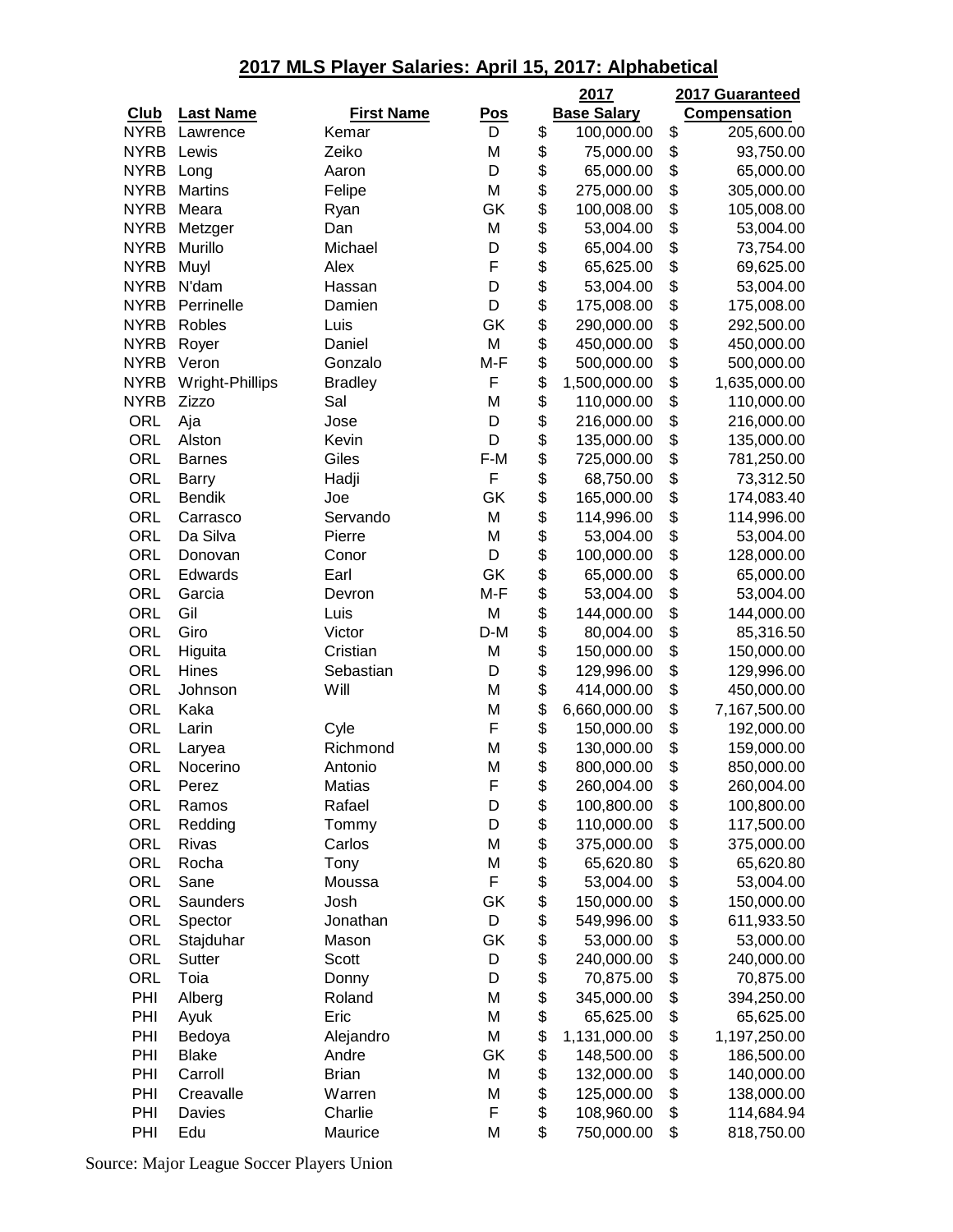|             |                  |                   |            | 2017               | 2017 Guaranteed     |
|-------------|------------------|-------------------|------------|--------------------|---------------------|
| <b>Club</b> | <b>Last Name</b> | <b>First Name</b> | <u>Pos</u> | <b>Base Salary</b> | <b>Compensation</b> |
| PHI         | Elliott          | Jack              | D          | \$<br>53,004.00    | \$<br>53,004.00     |
| PHI         | <b>Epps</b>      | <b>Marcus</b>     | M          | \$<br>53,004.00    | \$<br>53,004.00     |
| PHI         | Fabinho          | Fabinho           | D          | \$<br>159,759.00   | \$<br>167,759.00    |
| PHI         | Gaddis           | Raymon            | D          | \$<br>165,000.00   | \$<br>167,500.00    |
| PHI         | Herbers          | Fabian            | M-F        | \$<br>110,000.00   | \$<br>135,500.00    |
| PHI         | Ilsinho          |                   | M          | \$<br>470,000.00   | \$<br>518,333.33    |
| PHI         | Jones            | Aaron             | D          | \$<br>53,004.00    | \$<br>53,004.00     |
| PHI         | Jones            | Derrick           | M          | \$<br>65,000.00    | \$<br>70,900.00     |
| PHI         | Marquez          | Richard           | D          | \$<br>133,000.00   | \$<br>139,430.00    |
| PHI         | McCarthy         | John              | GK         | \$<br>86,500.00    | \$<br>95,750.00     |
| PHI         | <b>McGuire</b>   | Jake              | GK         | \$<br>53,004.00    | \$<br>53,004.00     |
| PHI         | Medunjanin       | Haris             | M          | \$<br>460,008.00   | \$<br>505,008.00    |
| PHI         | Najem            | Adam              | M          | \$<br>65,000.04    | \$<br>65,000.04     |
| PHI         | Onyewu           | Oguchi            | D          | \$<br>65,004.00    | \$<br>65,004.00     |
| PHI         | Picault          | Fabrice           | F          | \$<br>114,999.96   | \$<br>128,666.63    |
| PHI         | Pontius          | Chris             | $M-F$      | \$<br>400,000.00   | \$<br>431,000.00    |
| PHI         | Rosenberry       | Keegan            | D          | \$<br>104,500.00   | \$<br>110,312.50    |
| PHI         | Sapong           | CJ                | F          | \$<br>300,000.00   | \$<br>300,000.00    |
| PHI         | Simpson          | Jay               | F          | \$<br>465,000.00   | \$<br>508,333.33    |
| PHI         | <b>Tribbett</b>  | Ken               | D          | \$<br>65,000.00    | \$<br>65,000.00     |
| PHI         | <b>Trusty</b>    | Auston            | D          | \$<br>75,000.00    | \$<br>104,100.00    |
| PHI         | Wijnaldum        | Giliano           | D          | \$<br>65,004.00    | \$<br>78,337.33     |
| PHI         | Yaro             | Joshua            | D          | \$<br>130,000.00   | \$<br>194,000.00    |
| <b>POR</b>  | Adi              | Fanendo           | F          | \$<br>1,190,004.00 | \$<br>1,736,254.00  |
| <b>POR</b>  | Andriuskevicius  | Vytautas          | D          | \$<br>222,500.00   | \$<br>244,375.00    |
| <b>POR</b>  | Arboleda         | Victor            | M-F        | \$<br>65,000.04    | \$<br>65,000.04     |
| <b>POR</b>  | Arokoyo          | Gbenga            | D          | \$<br>135,000.00   | \$<br>155,600.00    |
| <b>POR</b>  | Asprilla         | Dairon            | M-F        | \$<br>138,000.00   | \$<br>138,000.00    |
| <b>POR</b>  | Attinella        | Jeff              | GK         | \$<br>100,000.00   | \$<br>105,083.33    |
| <b>POR</b>  | Barmby           | Jack              | M-F        | \$<br>65,004.00    | \$<br>65,004.00     |
| <b>POR</b>  | <b>Blanco</b>    | Sebastian         | M          | \$<br>1,000,008.00 | \$<br>1,075,008.00  |
| <b>POR</b>  | Chara            | Diego             | M          | \$<br>500,000.00   | \$<br>522,000.00    |
| <b>POR</b>  | Clarke           | Rennico           | D          | \$<br>53,004.00    | \$<br>58,004.00     |
| <b>POR</b>  | Ebobisse         | Jeremy            | F          | \$<br>130,000.00   | \$<br>173,000.00    |
| <b>POR</b>  | Farfan           | Marco             | D          | \$<br>53,000.00    | \$<br>53,000.00     |
| <b>POR</b>  | Gleeson          | Jake              | GK         | \$<br>110,000.00   | \$<br>115,166.67    |
| <b>POR</b>  | Guzman           | David             | M          | \$<br>185,004.00   | \$<br>188,337.33    |
| <b>POR</b>  | Mattocks         | Darren            | F          | \$<br>300,000.00   | \$<br>316,666.67    |
| <b>POR</b>  | McIntosh         | Kendall           | GK         | \$<br>53,000.00    | \$<br>53,000.00     |
| <b>POR</b>  | Melano           | Lucas             | F          | \$<br>790,000.00   | \$<br>1,010,000.00  |
| <b>POR</b>  | Miller           | Roy               | D          | \$<br>150,000.00   | \$<br>150,000.00    |
| <b>POR</b>  | <b>Myers</b>     | Chance            | D          | \$<br>125,004.00   | \$<br>125,004.00    |
| <b>POR</b>  | Nagbe            | Darlington        | M/F        | \$<br>550,000.00   | \$<br>565,000.00    |
| <b>POR</b>  | Okugo            | Amobi             | D-M        | \$<br>65,004.00    | \$<br>187,941.50    |
| <b>POR</b>  | Olum             | Lawrence          | M          | \$<br>142,500.00   | \$<br>157,500.00    |
| <b>POR</b>  | Powell           | Alvas             | D          | \$<br>115,000.00   | \$<br>123,700.00    |
| <b>POR</b>  | Ridgewell        | Liam              | D          | \$<br>615,000.00   | \$<br>615,000.00    |
| <b>POR</b>  | Valentin         | Zarek             | D          | \$<br>110,000.00   | \$<br>110,000.00    |
| <b>POR</b>  | Valeri           | Diego             | M          | \$<br>2,227,500.00 | \$<br>2,607,500.00  |
| <b>POR</b>  | Zemanski         | Ben               | M          | \$<br>105,000.00   | \$<br>109,000.00    |
| <b>RSL</b>  | Acosta           | Danilo            | M          | \$<br>65,625.00    | \$<br>65,625.00     |
| <b>RSL</b>  | Allen            | Jordan            | M          | \$<br>178,000.00   | \$<br>178,000.00    |
| <b>RSL</b>  | <b>Barrett</b>   | Chad              | F          | \$<br>99,000.00    | \$<br>105,000.00    |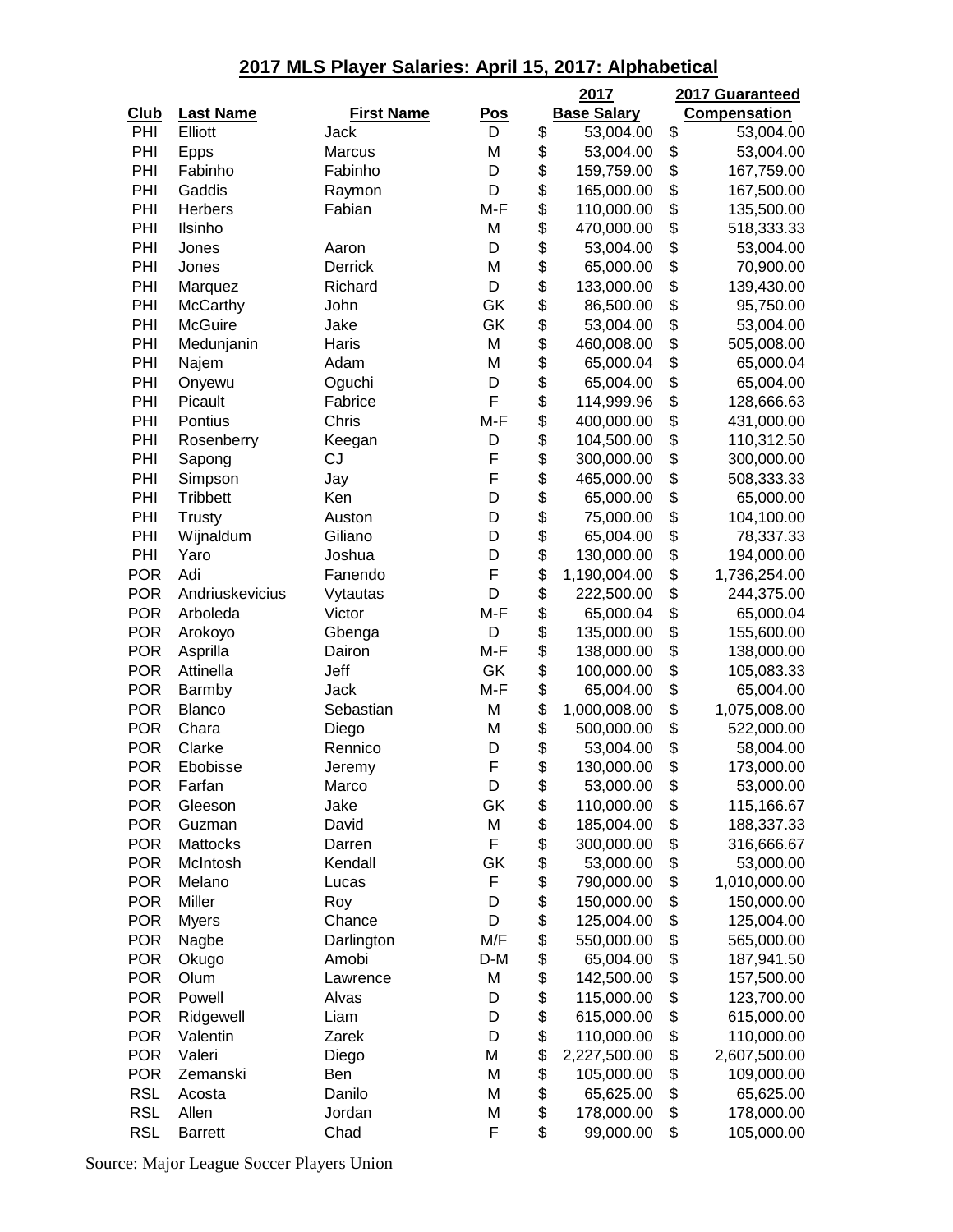|             |                   |                   |            | 2017               | 2017 Guaranteed     |
|-------------|-------------------|-------------------|------------|--------------------|---------------------|
| <b>Club</b> | <b>Last Name</b>  | <b>First Name</b> | <u>Pos</u> | <b>Base Salary</b> | <b>Compensation</b> |
| <b>RSL</b>  | Beckerman         | Kyle              | M          | \$<br>750,000.00   | \$<br>825,000.00    |
| <b>RSL</b>  | Beltran           | Anthony           | D          | \$<br>220,000.00   | \$<br>230,950.00    |
| <b>RSL</b>  | Dunk              | Reagan            | D          | \$<br>53,004.00    | \$<br>53,004.00     |
| <b>RSL</b>  | Fernandez         | Eduardo           | GK         | \$<br>66,150.00    | \$<br>66,150.00     |
| <b>RSL</b>  | Glad              | Justen            | D          | \$<br>225,000.00   | \$<br>246,700.00    |
| <b>RSL</b>  | Hernandez         | Jose              | M          | \$<br>53,004.00    | \$<br>56,379.00     |
| <b>RSL</b>  | Holness           | Omar              | F          | \$<br>110,000.00   | \$<br>133,500.00    |
| <b>RSL</b>  | Horst             | David             | D          | \$<br>110,004.00   | \$<br>115,004.00    |
| <b>RSL</b>  | Lennon            | <b>Brooks</b>     | F          | \$<br>53,004.00    | \$<br>53,004.00     |
| <b>RSL</b>  | Maund             | Aaron             | D          | \$<br>165,000.00   | \$<br>174,437.50    |
| <b>RSL</b>  | Movsisyan         | Yura              | F          | \$<br>1,750,000.00 | \$<br>1,973,750.00  |
| <b>RSL</b>  | Mulholland        | Luke              | M          | \$<br>172,500.00   | \$<br>172,500.00    |
| <b>RSL</b>  | Phillips          | Demar             | D          | \$<br>155,004.00   | \$<br>162,837.33    |
| <b>RSL</b>  | Plata             | Joao              | F          | \$<br>350,000.04   | \$<br>400,000.04    |
| <b>RSL</b>  | Rimando           | <b>Nick</b>       | GK         | \$<br>450,000.00   | \$<br>470,000.00    |
| <b>RSL</b>  | Rusnak            | Albert            | M          | \$<br>825,000.00   | \$<br>882,812.50    |
| <b>RSL</b>  | Saucedo           | Sebastian         | M          | \$<br>90,000.00    | \$<br>100,500.00    |
| <b>RSL</b>  | Schmidt           | Justin            | D          | \$<br>53,004.00    | \$<br>53,004.00     |
| <b>RSL</b>  | Schuler           | Chris             | D          | \$<br>127,500.00   | \$<br>132,500.00    |
| <b>RSL</b>  | Silva             | Luis              | M-F        | \$<br>200,004.00   | \$<br>208,670.67    |
| <b>RSL</b>  | Sunday            | Stephen           | M          | \$<br>240,000.00   | \$<br>253,000.00    |
| <b>RSL</b>  | Van Oekel         | Matt              | GK         | \$<br>96,000.00    | \$<br>96,000.00     |
| <b>RSL</b>  | Velazco           | Ricardo           | F          | \$<br>65,633.40    | \$<br>65,633.40     |
| <b>RSL</b>  |                   | Chris             | D          | \$<br>134,004.00   | \$<br>145,394.00    |
| <b>SEA</b>  | Wingert           |                   | F          | \$                 | \$                  |
| <b>SEA</b>  | Adekoya<br>Alfaro | Seyi              | D          | \$<br>53,004.00    | 53,004.00           |
|             |                   | Tony              |            | 54,075.00          | \$<br>54,075.00     |
| <b>SEA</b>  | Alonso            | Osvaldo<br>Will   | M<br>F     | \$<br>1,100,000.00 | \$<br>1,141,667.00  |
| <b>SEA</b>  | <b>Bruin</b>      |                   |            | \$<br>325,000.00   | \$<br>326,666.67    |
| <b>SEA</b>  | Delem             | Jordy             | M<br>F     | \$<br>53,004.00    | \$<br>53,004.00     |
| <b>SEA</b>  | Dempsey           | Clint             |            | \$<br>3,200,000.00 | \$<br>3,892,933.50  |
| <b>SEA</b>  | Evans             | <b>Brad</b>       | D-M        | \$<br>300,000.00   | \$<br>338,501.25    |
| <b>SEA</b>  | Fernandez         | Alvaro            | M          | \$<br>264,000.00   | \$<br>294,000.00    |
| <b>SEA</b>  | Fisher            | Oniel             | M-D        | \$<br>65,625.00    | \$<br>65,625.00     |
| <b>SEA</b>  | Frei              | Stefan            | GK         | \$<br>250,000.00   | \$<br>256,250.00    |
| <b>SEA</b>  | Jones             | Joevin            | D          | \$<br>90,000.00    | \$<br>96,166.67     |
| <b>SEA</b>  | Kovar             | Aaron             | M          | \$<br>66,150.00    | \$<br>66,350.00     |
| <b>SEA</b>  | Lodeiro           | Nicolas           | M          | \$<br>1,371,428.57 | \$<br>1,743,428.57  |
| <b>SEA</b>  | Mansaray          | Victor            | F          | \$<br>65,625.00    | \$<br>69,125.00     |
| <b>SEA</b>  | Marshall          | Chad              | D          | \$<br>350,000.00   | \$<br>366,250.00    |
| <b>SEA</b>  | <b>Mathers</b>    | Zach              | M          | \$<br>53,004.00    | \$<br>53,004.00     |
| <b>SEA</b>  | Meredith          | <b>Bryan</b>      | GK         | \$<br>66,150.00    | \$<br>66,150.00     |
| <b>SEA</b>  | Miller            | Tyler             | GK         | \$<br>65,633.40    | \$<br>65,633.40     |
| <b>SEA</b>  | <b>Morris</b>     | Jordan            | F          | \$<br>225,000.00   | \$<br>237,500.00    |
| <b>SEA</b>  | Roldan            | Cristian          | M          | \$<br>115,000.00   | \$<br>137,000.00    |
| <b>SEA</b>  | Shipp             | Harrison          | M          | \$<br>144,999.96   | \$<br>144,999.96    |
| <b>SEA</b>  | Svensson          | Gustav            | M          | \$<br>170,000.04   | \$<br>170,000.04    |
| <b>SEA</b>  | Tolo              | Nouhou            | D          | \$<br>52,999.92    | \$<br>52,999.92     |
| <b>SEA</b>  | <b>Torres</b>     | Roman             | D          | \$<br>433,000.00   | \$<br>508,812.50    |
| <b>SEA</b>  | Wingo             | Henry             | $D-M$      | \$<br>53,004.00    | \$<br>53,004.00     |
| SJ          | Alashe            | Fatai             | M          | \$<br>98,175.00    | \$<br>114,425.00    |
| SJ          | Amarikwa          | Quincy            | F          | \$<br>256,500.00   | \$<br>270,166.67    |
| SJ          | <b>Barrera</b>    | Leandro           | F          | \$<br>100,000.00   | \$<br>100,000.00    |
| SJ          | Bernardez         | Victor            | D          | \$<br>225,000.00   | \$<br>266,600.00    |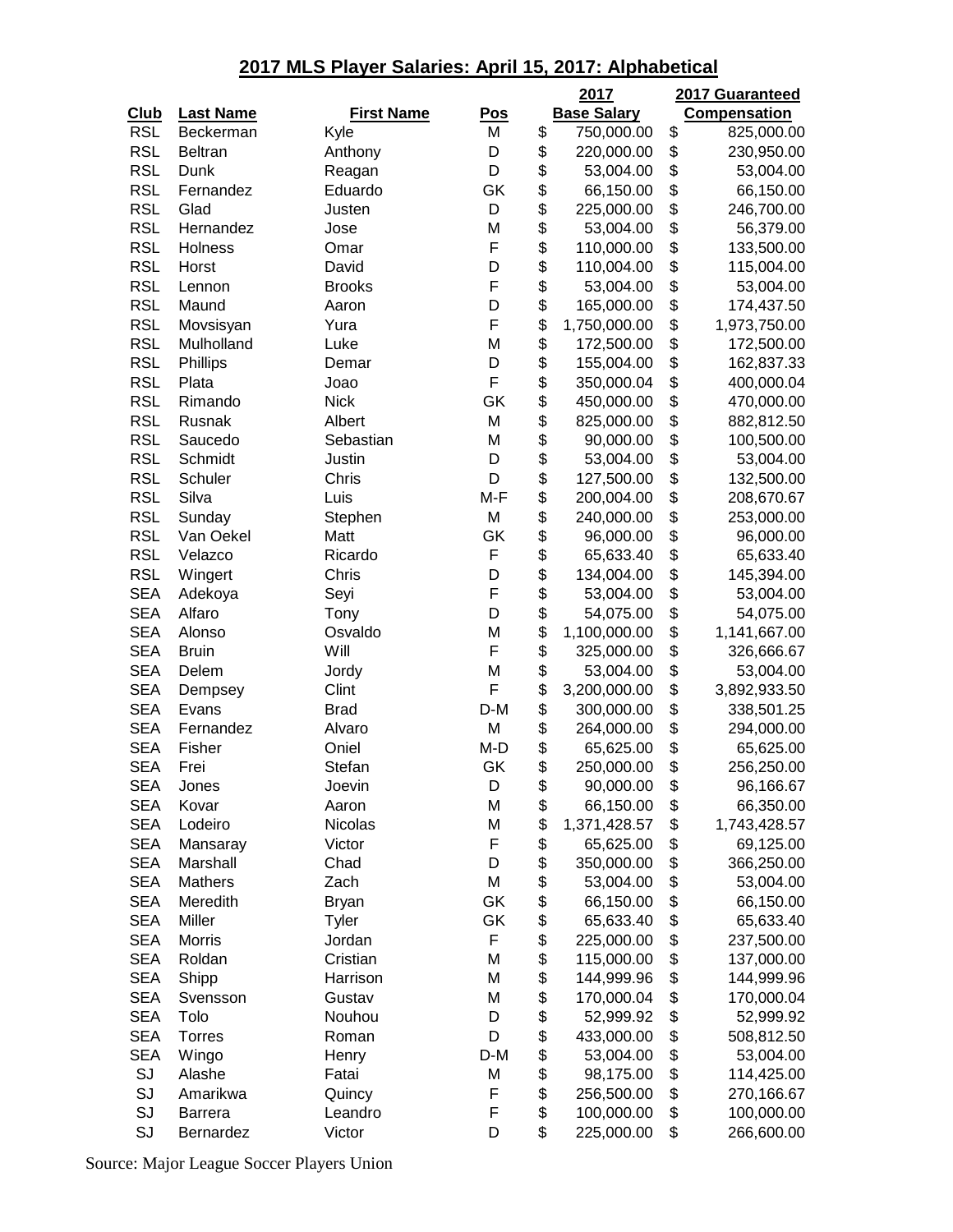|             |                  |                   |            | 2017               | 2017 Guaranteed     |
|-------------|------------------|-------------------|------------|--------------------|---------------------|
| <b>Club</b> | <b>Last Name</b> | <b>First Name</b> | <u>Pos</u> | <b>Base Salary</b> | <b>Compensation</b> |
| SJ          | Bersano          | Matt              | GK         | \$<br>65,004.00    | \$<br>65,004.00     |
| SJ          | Bingham          | David             | GK         | \$<br>190,000.00   | \$<br>197,750.00    |
| SJ          | Cato             | Cordell           | M          | \$<br>137,000.00   | \$<br>138,666.67    |
| SJ          | Ceren            | Darwin            | M          | \$<br>200,000.00   | \$<br>249,375.00    |
| SJ          | Colvey           | Kip               | D          | \$<br>54,075.00    | \$<br>54,075.00     |
| SJ          | Cummings         | Harold            | D          | \$<br>249,996.00   | \$<br>300,662.67    |
| SJ          | Dawkins          | Simon             | M          | \$<br>800,000.00   | \$<br>800,000.00    |
| SJ          | Francis          | Shaun             | D          | \$<br>115,000.00   | \$<br>123,333.33    |
| SJ          | Godoy            | Anibal            | M          | \$<br>229,992.00   | \$<br>256,242.00    |
| SJ          | Hoesen           | Danny             | F          | \$<br>425,004.00   | \$<br>503,129.00    |
| SJ          | Hyka             | Jahmir            | M          | \$<br>470,004.00   | \$<br>520,004.00    |
| SJ          | Imperiale        | Andres            | D          | \$<br>105,000.00   | \$<br>107,500.00    |
| SJ          | Jungwirth        | Florian           | D-M        | \$<br>450,000.00   | \$<br>516,667.07    |
| SJ          | Lima             | <b>Nick</b>       | D          | \$<br>80,004.00    | \$<br>86,208.03     |
| SJ          | Mfeka            | Lindo             | M-F        | \$<br>53,004.00    | \$<br>53,004.00     |
| SJ          | Pelosi           | Marc              | M          | \$<br>65,004.00    | \$<br>75,004.00     |
| SJ          | Salinas          | Shea              | M          | \$<br>185,000.00   | \$<br>185,000.00    |
| SJ          | Sarkodie         | Kofi              | D          | \$<br>135,000.00   | \$<br>140,000.00    |
| SJ          | Silva            | Matheus           | M          | \$<br>65,000.00    | \$<br>65,000.00     |
| SJ          | <b>Tarbell</b>   | Andrew            | GK         | \$<br>80,000.00    | \$<br>94,000.00     |
| SJ          | Thompson         | Tommy             | M          | \$<br>150,000.00   | \$<br>155,000.00    |
| SJ          | Urena            | Marco             | F          | \$<br>275,004.00   | \$<br>289,420.67    |
| SJ          | Wondolowski      | Chris             | F          | \$<br>800,000.00   | \$<br>800,000.00    |
| SJ          | Wynne            | Marvell           | D          | \$<br>245,808.00   | \$<br>257,058.00    |
| SJ          | Yueill           | Jackson           | M          | \$<br>124,992.00   | \$<br>175,992.00    |
| <b>TOR</b>  | Alseth           | Oyvind            | M-D        | \$<br>53,004.00    | \$<br>53,004.00     |
| <b>TOR</b>  | Altidore         | Jozy              | F          | \$<br>4,875,000.00 | \$<br>4,875,000.00  |
| <b>TOR</b>  | Aubrey           | <b>Brandon</b>    | D          | \$<br>75,000.00    | \$<br>93,750.00     |
| <b>TOR</b>  | Beitashour       | Steven            | D          | \$<br>250,000.00   | \$<br>264,000.00    |
| <b>TOR</b>  | <b>Bono</b>      | Alex              | GK         | \$<br>70,000.00    | \$<br>90,200.00     |
| <b>TOR</b>  | <b>Bradley</b>   | Michael           | M          | \$<br>6,000,000.00 | \$<br>6,500,000.00  |
| <b>TOR</b>  | Camargo          | Sergio            | M          | \$<br>65,004.00    | \$<br>65,004.00     |
| <b>TOR</b>  | Chapman          | Jay               | M          | \$<br>90,000.00    | \$<br>108,500.00    |
| <b>TOR</b>  | Cheyrou          | <b>Benoit</b>     | M          | \$<br>65,004.00    | \$<br>65,004.00     |
| TOR         | Cooper           | Armando           | M          | \$<br>189,000.00   | \$<br>202,333.33    |
| <b>TOR</b>  | Delgado          | Marco             | M          | \$<br>210,000.00   | \$<br>210,000.00    |
| <b>TOR</b>  | Edwards          | Raheem            | F          | \$<br>53,004.00    | \$<br>53,004.00     |
| <b>TOR</b>  | Endoh            | Tsubasa           | F          | \$<br>54,075.00    | \$<br>54,075.00     |
| <b>TOR</b>  | Giovinco         | Sebastian         | F          | \$<br>5,600,000.00 | \$<br>7,115,555.67  |
| <b>TOR</b>  | Hagglund         | <b>Nick</b>       | D          | \$<br>100,008.00   | \$<br>109,633.00    |
| <b>TOR</b>  | Hamilton         | Jordan            | F          | \$<br>69,457.50    | \$<br>81,957.50     |
| <b>TOR</b>  | Hernandez        | Jason             | D          | \$<br>65,004.00    | \$<br>65,004.00     |
| <b>TOR</b>  | Irwin            | Clint             | GK         | \$<br>200,004.00   | \$<br>211,316.70    |
| <b>TOR</b>  | Mavinga          | Chris             | D          | \$<br>265,008.00   | \$<br>300,691.60    |
| <b>TOR</b>  | Moor             | Drew              | D          | \$<br>246,750.00   | \$<br>261,750.00    |
| <b>TOR</b>  | Morgan           | Ashtone           | D          | \$<br>100,008.00   | \$<br>101,508.00    |
| <b>TOR</b>  | Morrow           | Justin            | D          | \$<br>210,000.00   | \$<br>226,666.67    |
| <b>TOR</b>  | Osorio           | Jonathan          | M          | \$<br>191,762.50   | \$<br>200,237.13    |
| <b>TOR</b>  | Pais             | Mark              | GK         | \$<br>65,004.00    | \$<br>65,004.00     |
| <b>TOR</b>  | <b>Ricketts</b>  | Tosaint           | F          | \$<br>180,000.00   | \$<br>193,166.67    |
| <b>TOR</b>  | Vazquez          | Victor            | M          | \$<br>630,000.00   | \$<br>700,000.00    |
| <b>TOR</b>  | Zavaleta         | Eriq              | D          | \$<br>102,850.00   | \$<br>133,450.00    |
| VAN         | Adekugbe         | Samuel            | D          | \$<br>80,000.00    | \$<br>85,000.00     |